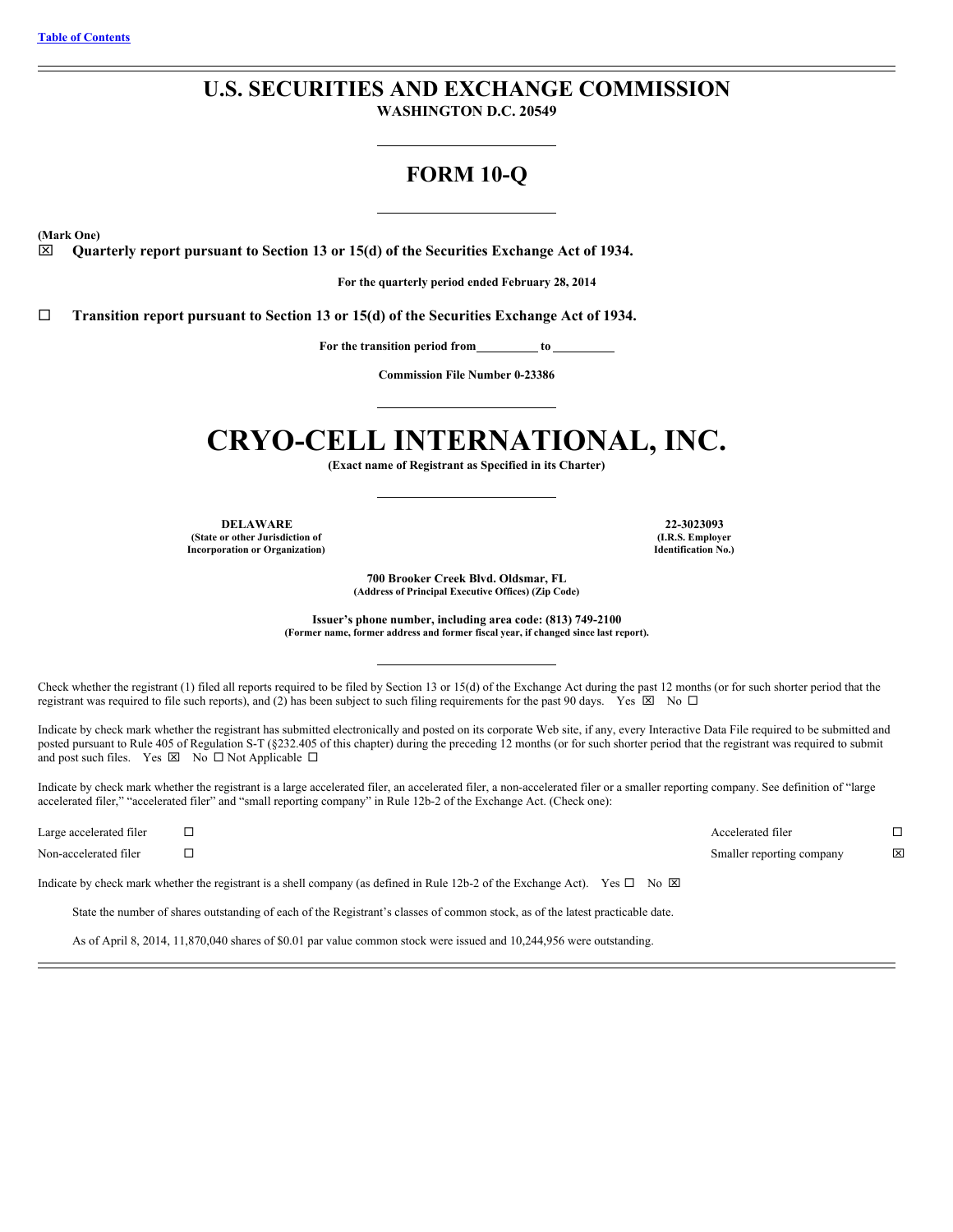### <span id="page-1-0"></span>**TABLE OF CONTENTS**

|                                                                                              | PAGE |
|----------------------------------------------------------------------------------------------|------|
| PART I - FINANCIAL INFORMATION (UNAUDITED)                                                   |      |
| <b>Financial Statements</b>                                                                  |      |
| <b>Consolidated Balance Sheets</b>                                                           | 3    |
| <b>Consolidated Statements of Operations</b>                                                 | 4    |
| <b>Consolidated Statements of Cash Flows</b>                                                 | 5    |
| <b>Notes to Consolidated Financial Statements</b>                                            | 6    |
| <b>Management's Discussion and Analysis of Financial Condition and Results of Operations</b> | 20   |
| <b>Quantitative and Qualitative Disclosures about Market Risk</b>                            | 26   |
| <b>Controls and Procedures</b>                                                               | 26   |
| <b>PART II - OTHER INFORMATION</b>                                                           |      |
| <b>Legal Proceedings</b>                                                                     | 27   |
| <b>Risk Factors</b>                                                                          | 28   |
| <b>Unregistered Sales of Equity Securities and Use of Proceeds</b>                           | 29   |
| <b>Defaults Upon Senior Securities</b>                                                       | 29   |
| <b>Mine Safety Disclosures</b>                                                               | 29   |
| <b>Other Information</b>                                                                     | 29   |
| <b>Exhibits</b>                                                                              | 30   |
| <b>SIGNATURES</b>                                                                            | 31   |
|                                                                                              |      |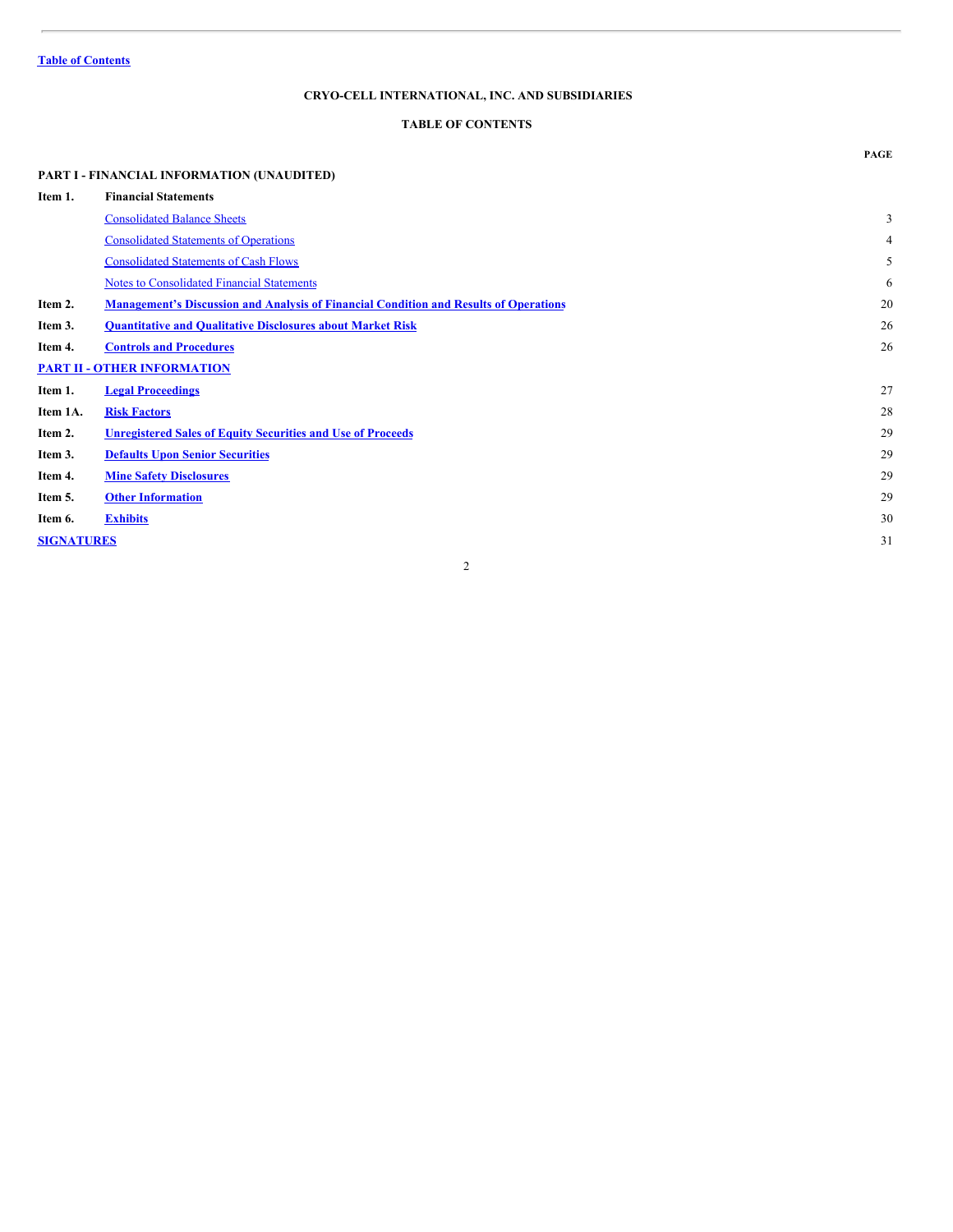<span id="page-2-0"></span>CONSOLIDATED BALANCE SHEETS

|                                                                                                                                | February 28,<br>2014<br>(unaudited) | November 30.<br>2013 |
|--------------------------------------------------------------------------------------------------------------------------------|-------------------------------------|----------------------|
| <b>ASSETS</b>                                                                                                                  |                                     |                      |
| <b>Current Assets</b>                                                                                                          |                                     |                      |
| Cash and cash equivalents                                                                                                      | \$3,243,003                         | \$3,925,156          |
| Restricted cash                                                                                                                | 943,964                             | 968,130              |
| Marketable securities and other investments                                                                                    | 99.595                              | 37.910               |
| Accounts receivable (net of allowance for doubtful accounts of \$1,960,421 and \$1,994,575, respectively)                      | 3,704,218                           | 3,336,460            |
| Note receivable                                                                                                                |                                     | 550,782              |
| Prepaid expenses and other current assets                                                                                      | 567,211                             | 644,969              |
| Total current assets                                                                                                           | 8,557,991                           | 9,463,407            |
| <b>Property and Equipment-net</b>                                                                                              | 1,123,339                           | 1,207,279            |
| <b>Other Assets</b>                                                                                                            |                                     |                      |
| Investment in Saneron CCEL Therapeutics, Inc.                                                                                  | 684,000                             | 684,000              |
| Deposits and other assets, net                                                                                                 | 102,640                             | 146,116              |
| Total other assets                                                                                                             | 786,640                             | 830,116              |
| <b>Total assets</b>                                                                                                            | \$10,467,970                        | \$11,500,802         |
| <b>LIABILITIES AND STOCKHOLDERS' DEFICIT</b>                                                                                   |                                     |                      |
| <b>Current Liabilities</b>                                                                                                     |                                     |                      |
| Accounts payable                                                                                                               | \$1,426,001                         | \$1,194,825          |
| Accrued expenses                                                                                                               | 1,086,817                           | 1,800,811            |
| Deferred revenue                                                                                                               | 6,162,594                           | 6,814,797            |
| Total current liabilities                                                                                                      | 8,675,412                           | 9,810,433            |
| <b>Other Liabilities</b>                                                                                                       |                                     |                      |
| Deferred revenue, net of current portion                                                                                       | 8,624,533                           | 8,658,354            |
| Long-term liability - revenue sharing agreements                                                                               | 2,300,000                           | 2,300,000            |
| Total other liabilities                                                                                                        | 10,924,533                          | 10,958,354           |
| Commitments and Contingencies (Note 7)                                                                                         |                                     |                      |
| <b>Stockholders' Deficit</b>                                                                                                   |                                     |                      |
| Preferred stock (\$.01 par value, 500,000 authorized and none issued)                                                          |                                     |                      |
| Common stock (\$.01 par value, 20,000,000 authorized; 11,870,040 issued and 10,525,474 outstanding as of February 28, 2014 and |                                     |                      |
| 11,870,040 issued and 10,743,225 outstanding as of November 30, 2013)                                                          | 118,700                             | 118,700              |
| Additional paid-in capital                                                                                                     | 27,456,151                          | 27,265,340           |
| Treasury stock, at cost                                                                                                        | (3,378,036)                         | (2,926,123)          |
| Accumulated deficit                                                                                                            | (33,328,790)                        | (33, 725, 902)       |
| Total stockholders' deficit                                                                                                    | (9, 131, 975)                       | (9,267,985)          |

Total liabilities and stockholders' deficit  $\frac{$10,467,970}{9}$   $\frac{$11,500,802}{9}$ 

The accompanying notes are an integral part of these consolidated financial statements.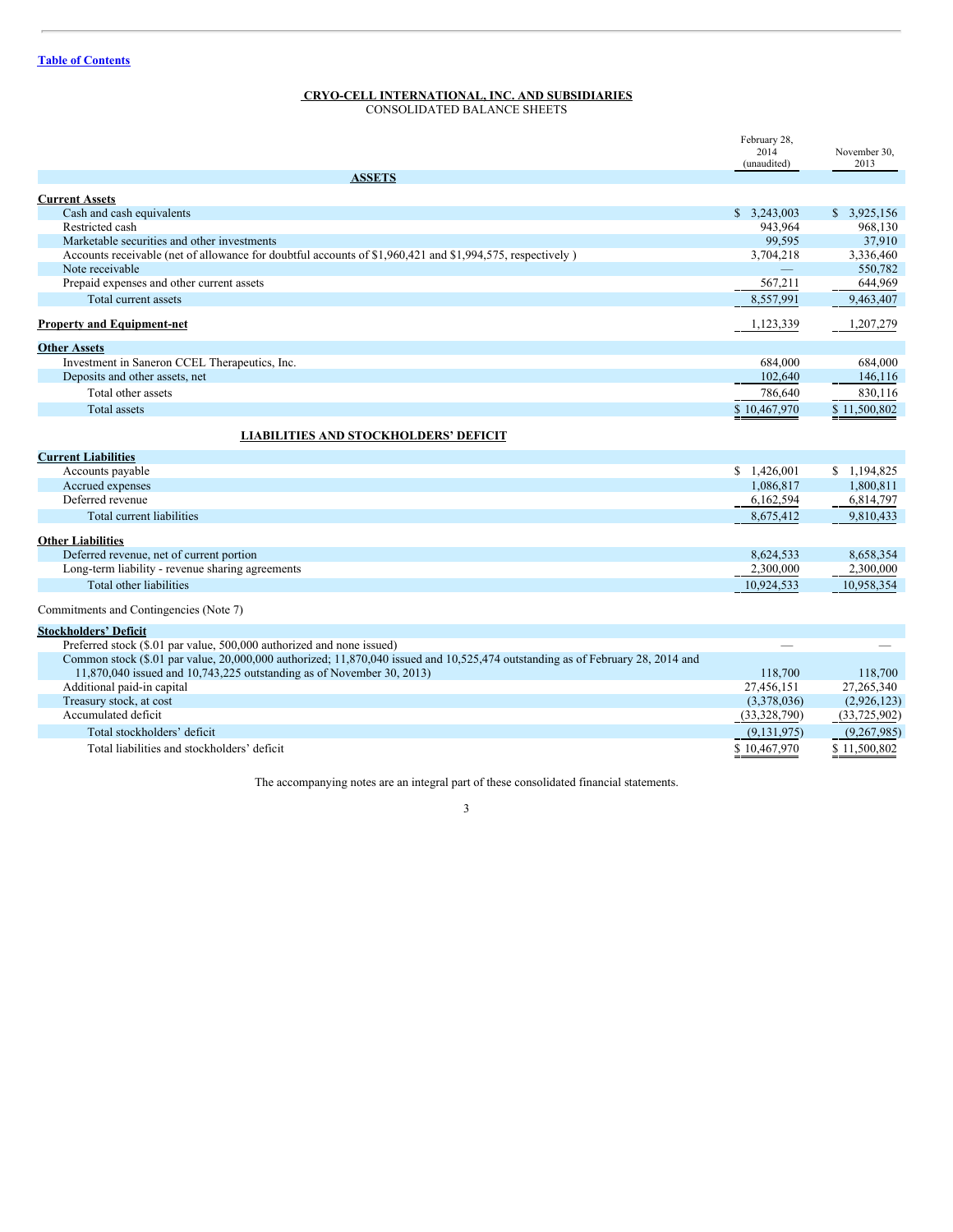#### <span id="page-3-0"></span>CONSOLIDATED STATEMENTS OF OPERATIONS

(Unaudited)

|                                                                    |               | For the Three Months Ended |
|--------------------------------------------------------------------|---------------|----------------------------|
|                                                                    | February 28,  | February 28,               |
|                                                                    | 2014          | 2013                       |
| <b>Revenue:</b>                                                    |               |                            |
| Processing and storage fees                                        | \$4,357,231   | \$4,276,553                |
| Licensee income                                                    | 963,251       | 323,534                    |
| Total revenue                                                      | 5,320,482     | 4,600,087                  |
| <b>Costs and Expenses:</b>                                         |               |                            |
| Cost of sales                                                      | 1,334,361     | 1,279,813                  |
| Selling, general and administrative expenses                       | 3,122,723     | 2,695,278                  |
| Research, development and related engineering                      | 14,368        | 10,921                     |
| Depreciation and amortization                                      | 44,505        | 51,014                     |
| Total costs and expenses                                           | 4,515,957     | 4,037,026                  |
| <b>Operating Income</b>                                            | 804,525       | 563,061                    |
| <b>Other Income (Expense):</b>                                     |               |                            |
| Other income                                                       | 27,769        | 12,257                     |
| Interest expense                                                   | (274,316)     | (250, 538)                 |
| Total other expense                                                | (246, 547)    | (238, 281)                 |
| Income before equity in losses of affiliate and income tax expense | 557,978       | 324,780                    |
| Equity in losses of affiliate                                      | (113, 575)    | (38, 450)                  |
| Income before income tax expense                                   | 444,403       | 286,330                    |
| Income tax expense                                                 | (47,291)      | (42, 324)                  |
| <b>Net Income</b>                                                  | \$<br>397,112 | 244,006<br>S               |
| Net income per common share - basic                                | 0.04<br>S     | 0.02                       |
| Weighted average common shares outstanding - basic                 | 10,690,188    | 10,982,389                 |
| Net income per common share - diluted                              | 0.04          | 0.02                       |
| Weighted average common shares outstanding - diluted               | 10,764,158    | 11,105,094                 |

The accompanying notes are an integral part of these consolidated financial statements.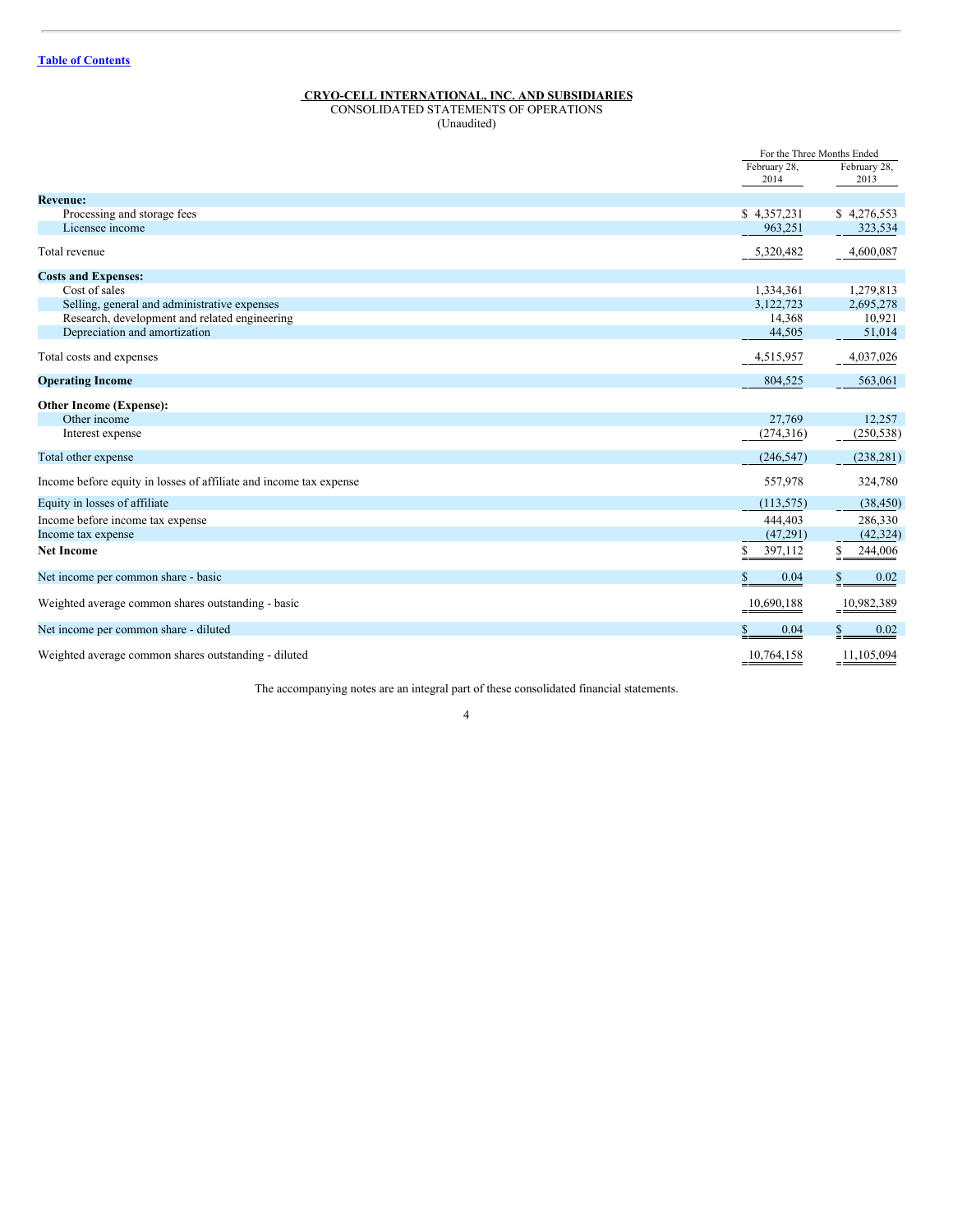#### <span id="page-4-0"></span>CONSOLIDATED STATEMENTS OF CASH FLOWS

(Unaudited)

|                                                                                             | February 28,<br>2014 | February 28,<br>2013 |
|---------------------------------------------------------------------------------------------|----------------------|----------------------|
| Cash flows from operating activities:                                                       |                      |                      |
| Net income                                                                                  | \$ 397,112           | \$244,006            |
| Adjustments to reconcile net income to net cash (used in) provided by operating activities: |                      |                      |
| Depreciation and amortization expense                                                       | 95,813               | 104,786              |
| Compensatory element of stock options                                                       | 152,236              | 89,948               |
| Provision for doubtful accounts                                                             | 161,891              | 86,135               |
| Equity in losses of affiliate                                                               | 113,575              | 38,450               |
| Changes in assets and liabilities:                                                          |                      |                      |
| Accounts receivable                                                                         | (529, 649)           | (36,759)             |
| Notes receivable                                                                            | 550.782              | 139,051              |
| Prepaid expenses and other current assets                                                   | 77,758               | 108,604              |
| Deposits and other assets, net                                                              | 42,628               | 7,999                |
| Accounts payable                                                                            | 231,176              | 234,994              |
| Accrued expenses                                                                            | (713,994)            | (320, 401)           |
| Deferred revenue                                                                            | (686, 024)           | (191, 138)           |
| Net cash (used in) provided by operating activities                                         | (106, 696)           | 505,675              |
| <b>Cash flows from investing activities:</b>                                                |                      |                      |
| Release of restricted cash held in escrow                                                   | 24,166               | 28,719               |
| Purchases of property and equipment                                                         | (11,025)             | (77, 293)            |
| Purchases of marketable securities and other investments                                    | (61, 685)            |                      |
| Investments in patents                                                                      |                      | (28, 382)            |
| Investment in affiliate                                                                     | (75,000)             |                      |
| Net cash used in investing activities                                                       | (123, 544)           | (76,956)             |
| Cash flows from financing activities:                                                       |                      |                      |
| Treasury stock purchases                                                                    | (451, 913)           | (247, 045)           |
| Net cash used in financing activities                                                       | (451, 913)           | (247, 045)           |
| (Decrease) increase in cash and cash equivalents                                            | (682, 153)           | 181,674              |
| Cash and cash equivalents - beginning of period                                             | 3,925,156            | 2,677,382            |
| Cash and cash equivalents - end of period                                                   | \$3,243,003          | \$2,859,056          |

The accompanying notes are an integral part of these consolidated financial statements.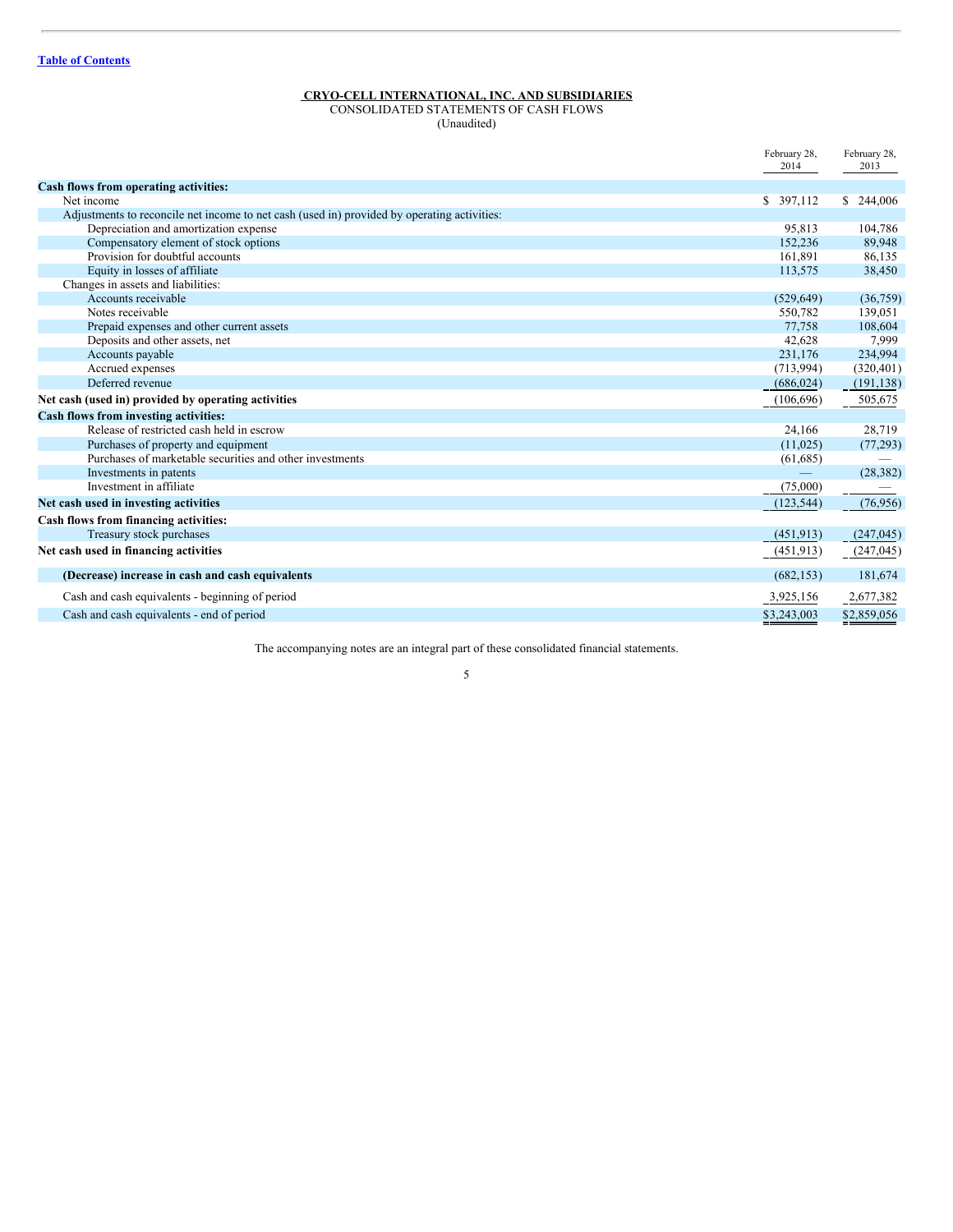#### <span id="page-5-0"></span>**CRYO-CELL INTERNATIONAL, INC. AND SUBSIDIARIES NOTES TO CONSOLIDATED FINANCIAL STATEMENTS February 28, 2014 (Unaudited)**

#### **Note 1 – Basis of Presentation and Significant Accounting Policies**

The unaudited consolidated financial statements including the Consolidated Balance Sheets as of February 28, 2014 and November 30, 2013, the related Consolidated Statements of Operations and Cash Flows for the three months ended February 28, 2014 and 2013 have been prepared by Cryo-Cell International, Inc. and its subsidiaries ("the Company" or "Cryo-Cell") pursuant to the rules and regulations of the Securities and Exchange Commission for interim financial reporting. Certain financial information and note disclosures, which are normally included in annual financial statements prepared in accordance with accounting principles generally accepted in the United States of America, have been condensed or omitted pursuant to those rules and regulations. It is suggested that these consolidated financial statements be read in conjunction with the financial statements and notes thereto included in the Company's November 30, 2013 Annual Report on Form 10-K. In the opinion of management, all adjustments (which include only normal recurring adjustments) necessary to present fairly the financial position, results of operations, and changes in cash flows for all periods presented have been made. The results of operations for the three months ended February 28, 2014 are not necessarily indicative of the results expected for any interim period in the future or the entire year ending November 30, 2014.

#### **Revenue Recognition**

#### *Revenue Recognition for Arrangements with Multiple Deliverables*

For multi-element arrangements, the Company allocates revenue to all deliverables based on their relative selling prices. In such circumstances, accounting principles establish a hierarchy to determine the selling price to be used for allocating revenue to deliverables as follows: (i) vendor-specific objective evidence of fair value ("VSOE"), (ii) third-party evidence of selling price ("TPE"), and (iii) best estimate of the selling price ("ESP"). VSOE generally exists only when the Company sells the deliverable separately and it is the price actually charged by the Company for that deliverable.

The Company has identified two deliverables generally contained in the arrangements involving the sale of its umbilical cord blood product. The first deliverable is the processing of a specimen. The second deliverable is either the annual storage of a specimen or the 21-year storage fee charged for a specimen. The Company has allocated revenue between these deliverables using the relative selling price method. The Company has VSOE for its annual storage fees as the Company renews storage fees annually with its customers on a stand-alone basis. Because the Company has neither VSOE nor TPE for the processing and 21-year storage deliverables, the allocation of revenue has been based on the Company's ESPs. Amounts allocated to processing a specimen are recognized at the time of sale. Amounts allocated to the storage of a specimen are recognized ratably over the contractual storage period. Any discounts given to the customer are recognized by applying the relative selling price method whereby after the Company determines the selling price to be allocated to each deliverable (processing and storage), the sum of the prices of the deliverables is then compared to the arrangement consideration, and any difference is applied to the separate deliverables ratably.

The Company's process for determining its ESP for deliverables without VSOE or TPE considers multiple factors that may vary depending upon the unique facts and circumstances related to each deliverable. Key factors considered by the Company in developing the ESPs for its processing and 21 year storage fee include the Company's historical pricing practices as well as expected profit margins.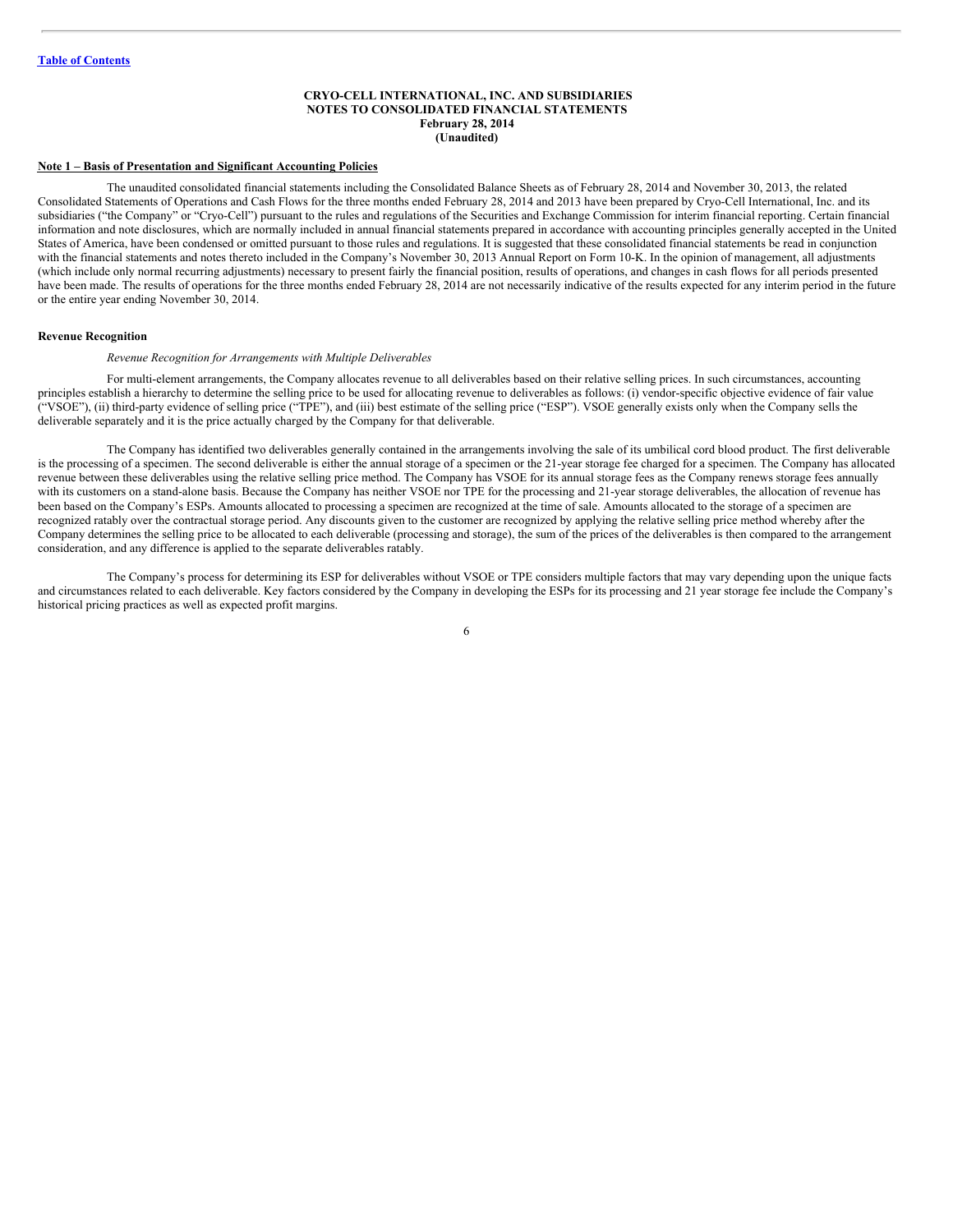The Company records revenue from processing and storage of specimens and pursuant to agreements with licensees. The Company recognizes revenue from processing fees upon completion of processing and recognizes storage fees ratably over the contractual storage period, as well as, other income from royalties paid by licensees related to long-term storage contracts which the Company has under license agreements. Contracted storage periods can range from one to twenty-one years. Deferred revenue on the accompanying consolidated balance sheets includes the portion of the annual storage fee and the twenty-one year storage fee that is being recognized over the contractual storage period as well as royalties received from foreign licensees related to long-term storage contracts in which the Company has future obligations under the license agreement. The Company classifies deferred revenue as current if the Company expects to recognize the related revenue over the next 12 months. The Company also records revenue within processing and storage fees from shipping and handling billed to customers when earned. Shipping and handling costs that the Company incurs are expensed and included in cost of sales.

#### **Income Taxes**

Deferred income tax assets and liabilities are recognized for the estimated future tax consequences attributable to differences between financial statement carrying amounts of existing assets and liabilities and their respective tax bases. Deferred income tax assets and liabilities are measured using enacted tax rates expected to be recovered or settled. The Company has recorded a valuation allowance of \$10,590,000 and \$10,852,000 as of February 28, 2014 and November 30, 2013, respectively, as the Company does not believe it is "more likely than not" that all future income tax benefits will be realized. When the Company changes its determination as to the amount of deferred income tax assets that can be realized, the valuation allowance is adjusted with a corresponding impact to income tax expense in the period in which such determination is made. The ultimate realization of the Company's deferred income tax assets depends upon generating sufficient taxable income prior to the expiration of the tax attributes. In assessing the need for a valuation allowance, the Company projects future levels of taxable income. This assessment requires significant judgment. The Company examines the evidence related to the recent history of losses, the economic conditions in which the Company operates and forecasts and projections to make that determination.

There was no U.S. income tax expense for the three months ended February 28, 2014 and February 28, 2013 due to the utilization of net operating losses and foreign tax credit carryforwards, which were not previously benefited in the Company's financial statements.

The Company records foreign income taxes withheld from installment payments of non-refundable up-front license fees and royalty income earned on the processing and storage of cord blood stem cell specimens in geographic areas where the Company has license agreements. The Company recognized approximately \$47,000 and \$42,000 for the three months ended February 28, 2014 and February 28, 2013, respectively, of foreign income tax expense. Foreign income tax expense is included in income tax expense in the accompanying consolidated statements of operations.

The Company recognizes the financial statement benefit of a tax position only after determining that the relevant tax authority would more likely than not sustain the position following an audit. For tax positions meeting the more-likely-than-not threshold, the amount recognized in the financial statements is the largest benefit that has a greater than 50 percent likelihood of being realized upon ultimate settlement with the relevant tax authority. Increases or decreases to the unrecognized tax benefits could result from management's belief that a position can or cannot be sustained upon examination based on subsequent information or potential lapse of the applicable statute of limitation for certain tax positions.

The Company recognizes interest and penalties related to uncertain tax positions in income tax expense. For the three months ended February 28, 2014 and February 28, 2013, the Company had no provisions for interest or penalties related to uncertain tax positions.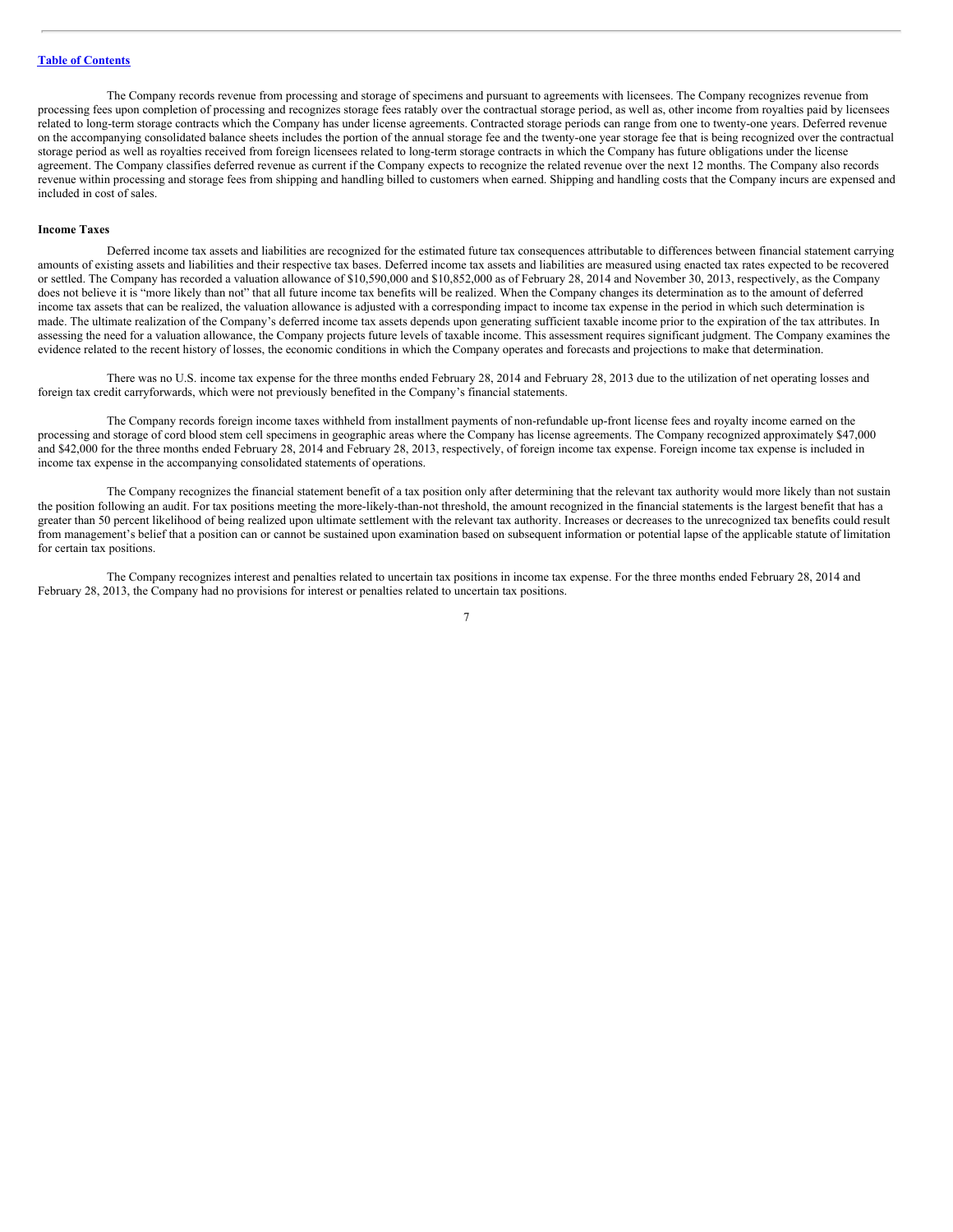#### **Long-Lived Assets**

The Company evaluates the realizability of its long-lived assets, which requires impairment losses to be recorded on long-lived assets used in operations when indicators of impairment, such as reductions in demand or when significant economic slowdowns are present. Reviews are performed to determine whether the carrying value of an asset is impaired, based on comparisons to undiscounted expected future cash flows. If this comparison indicates that there is impairment and carrying value is in excess of fair value, the impaired asset is written down to fair value, which is typically calculated using: (i) quoted market prices or (ii) discounted expected future cash flows utilizing a discount rate. The Company did not note any impairment for the three months ended February 28, 2014.

#### **Stock Compensation**

As of February 28, 2014, the Company has three stock-based compensation plans, which are described in Note 4 to the consolidated financial statements. The Company's third stock-based employee compensation plan became effective December 1, 2011 as approved by the Board of Directors and approved by the stockholders at the 2012 Annual Meeting. The Company recognized approximately \$152,000 and \$90,000 for the three months ended February 28, 2014 and February 28, 2013, respectively, of stock-based compensation expense.

The Company recognizes stock-based compensation based on the fair value of the related awards. Under the fair value recognition guidance of stock-based compensation accounting rules, stock-based compensation expense is estimated at the grant date based on the fair value of the award and is recognized as expense over the requisite service period of the award. The fair value of service-based vesting condition and performance-based vesting condition stock option awards is determined using the Black-Scholes valuation model. For stock option awards with only service-based vesting conditions and graded vesting features, the Company recognizes stock compensation expense based on the graded-vesting method. The Company recognizes compensation cost for awards with market-based vesting conditions on a graded-vesting basis over the derived service period calculated by the binomial valuation model. The use of these valuation models involve assumptions that are judgmental and highly sensitive in the determination of compensation expense and include the expected life of the option, stock price volatility, risk-free interest rate, dividend yield, exercise price, and forfeiture rate. Forfeitures are estimated at the time of valuation and reduce expense ratably over the vesting period.

The estimation of stock awards that will ultimately vest requires judgment and to the extent that actual results or updated estimates differ from current estimates, such amounts will be recorded as a cumulative adjustment in the period they become known. The Company considered many factors when estimating forfeitures, including the recipient groups and historical experience. Actual results and future changes in estimates may differ substantially from current estimates.

Performance-based equity awards vest upon the achievement of certain financial performance goals, including revenue and income targets. Determining the appropriate amount to expense based on the anticipated achievement of the stated goals requires judgment, including forecasting future financial results. The estimate of the timing of the expense recognition is revised periodically based on the probability of achieving the required performance targets and adjustments are made as appropriate. The cumulative impact of any revision is reflected in the period of the change. If the financial performance goals are not met, the award does not vest, so no compensation cost is recognized and any previously recognized stock-based compensation expense is reversed.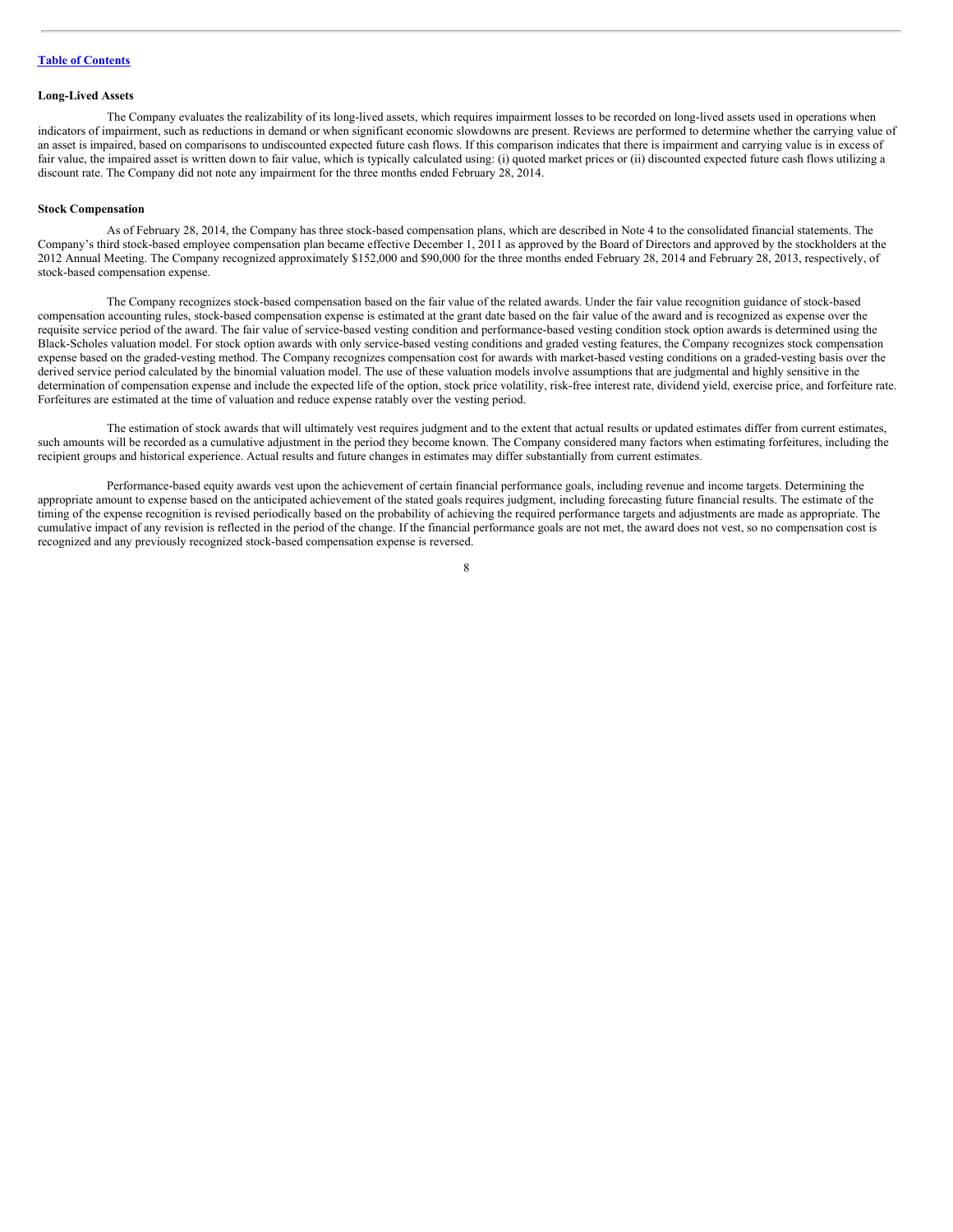Equity awards with market-based vesting conditions vest upon the achievement of certain stock price targets. If the awards are forfeited prior to the completion of the derived service period, any recognized compensation is reversed. If the awards are forfeited after the completion of the derived service period, the compensation cost is not reversed, even if the awards never vest.

#### **Fair Value of Financial Instruments**

Management uses a fair value hierarchy, which gives the highest priority to quoted prices in active markets. The fair value of financial instruments is estimated based on market trading information, where available. Absent published market values for an instrument or other assets, management uses observable market data to arrive at its estimates of fair value. Management believes that the carrying amount of cash and cash equivalents, accounts receivable, notes receivable, accounts payable and accrued expenses approximate fair value. The Company believes that the fair value of its revenue sharing agreements' liability recorded on the balance sheet is between the recorded book value and up to the Company's recent settlement experience as discussed in Note 8, due to the various terms and conditions associated with each Revenue Sharing Agreement.

The Company uses an accounting standard that defines fair value as an exit price, representing the amount that would be received to sell an asset or paid to transfer a liability in an orderly transaction between market participants at the measurement date. As such, fair value is a market-based measurement that should be determined based on assumptions that market participants would use in pricing an asset or liability. As a basis for considering such assumptions, the standard establishes a three-level fair value hierarchy that prioritizes the inputs used to measure fair value. The three levels of inputs used to measure fair value are as follows:

- Level 1 Ouoted prices in active markets for identical assets or liabilities.
- Level 2 Observable inputs other than quoted prices included in Level 1, such as quoted prices for similar assets and liabilities in active markets; quoted prices for identical or similar assets and liabilities in markets that are not active; or other inputs that are observable or can be corroborated by observable market data.
- Level 3 Unobservable inputs that are supported by little or no market activity and that are significant to the fair value of the assets or liabilities. This includes certain pricing models, discounted cash flow methodologies and similar techniques that use significant unobservable inputs.

The following table summarizes the financial assets and liabilities measured at fair value on a recurring basis as of February 28, 2014 and November 30, 2013, respectively, segregated among the appropriate levels within the fair value hierarchy:

|                           |                                       |                  |  | Fair Value Measurements<br>at February 28, 2014 Using |         |         |  |
|---------------------------|---------------------------------------|------------------|--|-------------------------------------------------------|---------|---------|--|
| Description               | Fair Value at<br>February 28,<br>2014 |                  |  | Level 1                                               | Level 2 | Level 3 |  |
| Assets:                   |                                       |                  |  |                                                       |         |         |  |
| <b>Trading Securities</b> |                                       | 99,595 \$ 99,595 |  |                                                       |         |         |  |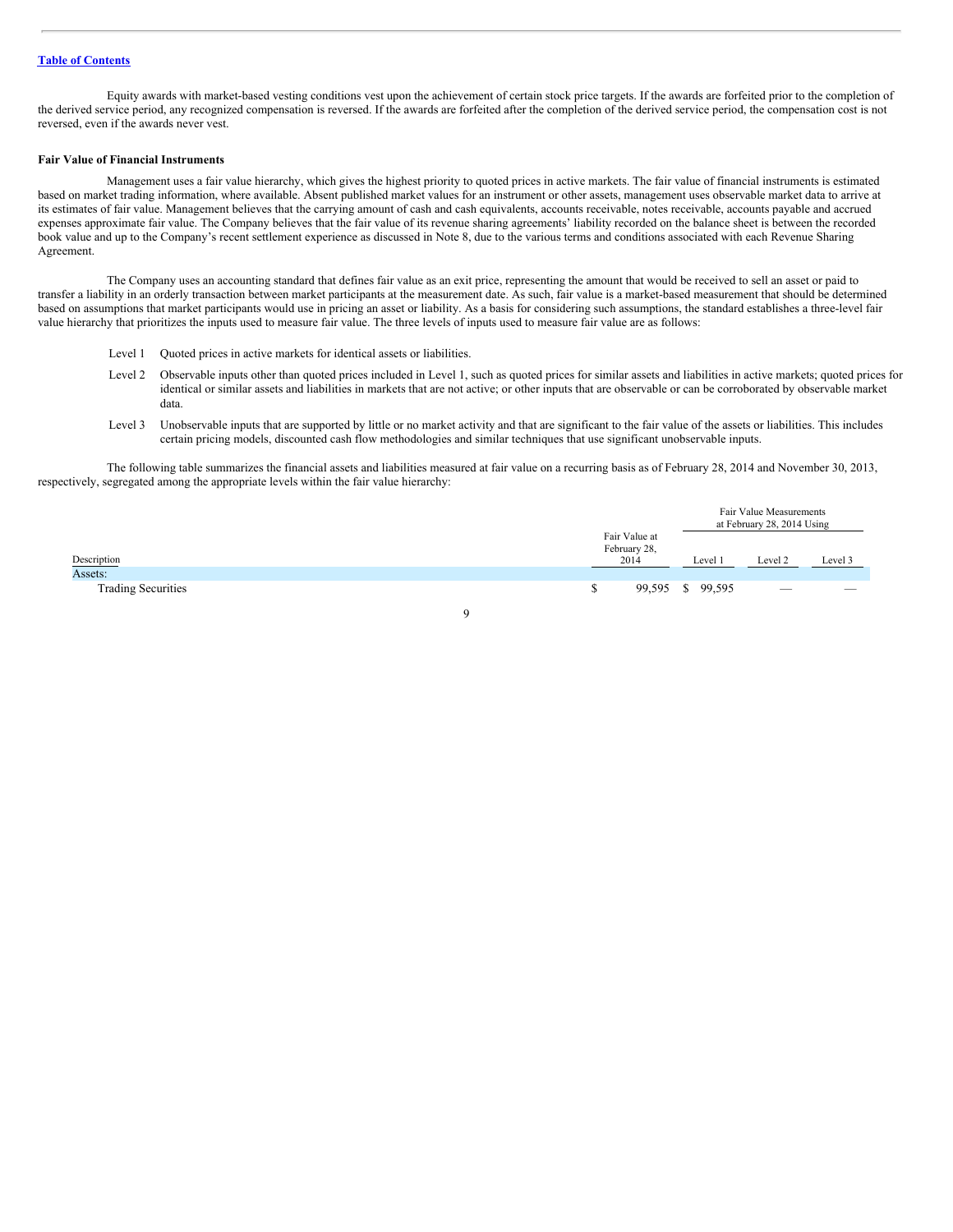|                           |                                       |                  | Fair Value Measurements<br>at November 30, 2013 Using |                          |  |
|---------------------------|---------------------------------------|------------------|-------------------------------------------------------|--------------------------|--|
| Description               | Fair Value at<br>November 30,<br>2013 |                  | Level 2                                               | Level 3                  |  |
| Assets:                   |                                       |                  |                                                       |                          |  |
| <b>Trading Securities</b> |                                       | 37,910 \$ 37,910 |                                                       | $\overline{\phantom{a}}$ |  |

hierarchy:

The following is a description of the valuation techniques used for these items, as well as the general classification of such items pursuant to the fair value

*Trading securities –* Fair values for these investments are based on quoted prices in active markets and are therefore classified within Level 1 of the fair value hierarchy.

Fair value for these investments are based on quoted prices in active markets. There was \$15,525 and (\$380) in unrealized holding gain and loss, respectively, recorded in other income and expense on the accompanying consolidated statements of operations for the three months ended February 28, 2014 and 2013.

#### **Product Warranty and Cryo-Cell CaresTM Program**

In December 2005, the Company began providing its customers that enrolled after December 2005 a payment warranty under which the Company agrees to pay \$50,000 to its client if the umbilical cord blood product retrieved is used for a stem cell transplant for the donor or an immediate family member and fails to engraft, subject to various restrictions. Effective February 1, 2012, the Company increased the \$50,000 payment warranty to a \$75,000 payment warranty to all of its new clients. Additionally, under the Cryo-Cell Cares**TM** program, the Company will pay \$10,000 to the client to offset personal expenses if the umbilical cord blood product is used for bone marrow reconstitution in a myeloblative transplant procedure. The product warranty and the Cryo-Cell Cares program are available to clients who enroll under this structure for as long as the specimen is stored with the Company. The Company has not experienced any claims under the warranty program nor has it incurred costs related to these warranties. The Company does not maintain insurance for this warranty program and therefore maintains reserves to cover any estimated potential liabilities. The Company's reserve balance is based on the \$75,000 or \$50,000 (as applicable) maximum payment and the \$10,000 maximum expense reimbursement multiplied by formulas to determine the projected number of units requiring a payout. The Company determined the estimated expected usage and engraftment failure rates based on an analysis of the historical usage and failure rates and the historical usage and failure rates in other private and public cord blood banks based on published data. The Company's estimates of expected usage and engraftment failure could change as a result of changes in actual usage rates or failure rates and such changes would require an adjustment to the established reserves. The historical usage and failure rates have been very low and a small increase in the number of transplants or engraftment failures could cause a significant increase in the estimated rates used in determining the Company's reserve. In addition, the reserve will increase as additional umbilical cord blood specimens are stored which are subject to the warranty. As of February 28, 2014 and November 30, 2013 the Company recorded reserves under these programs in the amounts of \$15,857 and \$15,608, respectively, which are included in accrued expenses in the accompanying consolidated balance sheets.

#### **Reclassification**

As of February 28, 2014, the Company reclassified a portion of the 2013 accounts receivable related to the current portion of the note receivable due from Mexico of approximately \$550,782 to Note Receivable. The Company also reclassified the balances of marketable securities and other investments from Other Assets to Current Assets. These reclassifications did not have an impact on total liabilities, stockholders' deficit, net income or net income per common share.

#### **Recently Issued Accounting Pronouncements**

In July 2013, the FASB issued Accounting Standards Update No. 2013-11, Income Taxes (Topic 740): Presentation of an Unrecognized Tax Benefit When a Net Operating Loss Carryforward, a Similar Tax Loss, or a Tax Credit Carryforward Exists ("ASU 2013-11"). This update will require companies to present an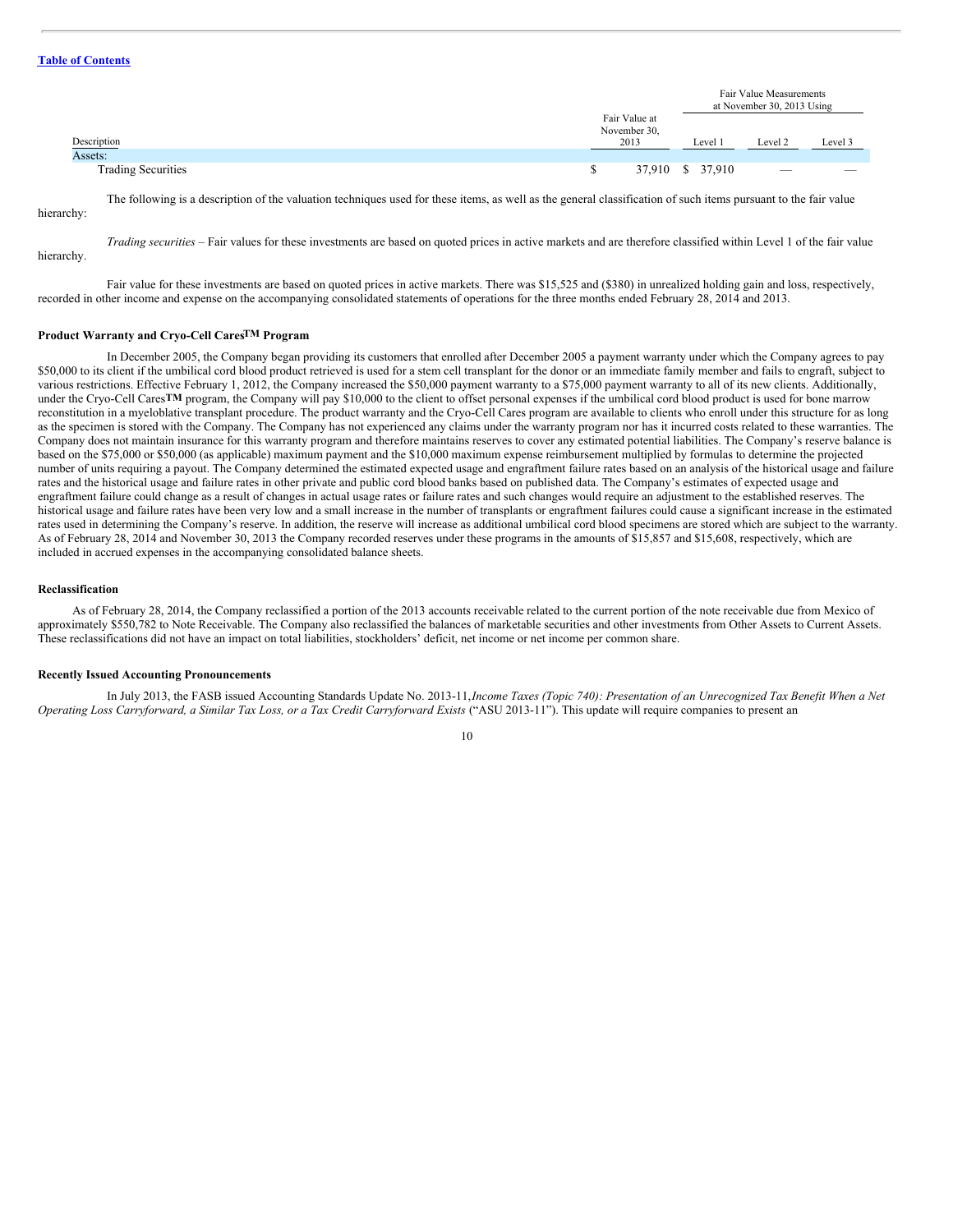unrecognized tax benefit, or a portion of an unrecognized tax benefit, as a reduction to a deferred tax asset for a net operating loss carryforward, a similar tax loss, or a tax credit carryforward, unless certain conditions exist. ASU 2013-11 is effective for interim and annual periods beginning after December 15, 2013, with early adoption permitted. The Company adopted ASU 2013-11 in the first quarter of 2014. The adoption of ASU 2013-11 had no impact on the Company's consolidated financial statements or on its financial condition.

In September 2013, the Internal Revenue Service issued final regulations governing the income tax treatment of the acquisition, disposition and repair of tangible property. The regulations are effective for taxable years beginning on or after January 1, 2014. The Company does not expect these new regulations to have a material impact on the financial statements.

#### **Note 2 – Income per Common Share**

Net income per common share data are based on net income. The following table sets forth the calculation of basic and diluted earnings per share:

|                                                                | For the three months ended<br>February 28, 2014 |            | For the three months ended<br>February 28, 2013 |
|----------------------------------------------------------------|-------------------------------------------------|------------|-------------------------------------------------|
| Numerator:                                                     |                                                 |            |                                                 |
| Net Income                                                     | \$                                              | 397,112    | 244,006                                         |
| Denominator:                                                   |                                                 |            |                                                 |
| Weighted-average shares outstanding-basic                      |                                                 | 10,690,188 | 10,982,389                                      |
| Dilutive common shares issuable upon exercise of stock options |                                                 | 73,970     | 122,705                                         |
| Weighted-average shares-diluted                                |                                                 | 10.764.158 | 11,105,094                                      |
| Earnings per share:                                            |                                                 |            |                                                 |
| Basic                                                          |                                                 | 0.04       | 0.02                                            |
| Diluted                                                        |                                                 | 0.04       | 0.02                                            |

For the three months ended February 28, 2014, the Company excluded the effect of 551,334 outstanding options from the computation of diluted earnings per share, as the effect of potentially dilutive shares from the outstanding stock options would be anti-dilutive. For the three months ended February 28, 2013, the Company excluded the effect of 510,589 outstanding options from the computation of diluted earnings per share, as the effect of potentially dilutive shares from the outstanding stock options would be anti-dilutive.

#### **Note 3 – Investment in Saneron CCEL Therapeutics, Inc. ("Saneron")**

As of February 28, 2014 and November 30, 2013, the Company had an ownership interest of approximately 34% in Saneron, which is accounted for under the equity method of accounting. During 2006, the Company ceased recording its share of Saneron's losses once the investment balance was written down to the total amount of goodwill, as goodwill is not amortized. As of February 28, 2014 and November 30, 2013, the net Saneron investment, which represents goodwill, is reflected on the consolidated balance sheets at approximately \$684,000. As of February 28, 2014 and November 30, 2013, management reviewed the Saneron investment to determine if there were any indicators that would imply that the investment was impaired. Based on management's review, there were no indicators of other than temporary impairment, and goodwill was not impaired as of February 28, 2014 and November 30, 2013.

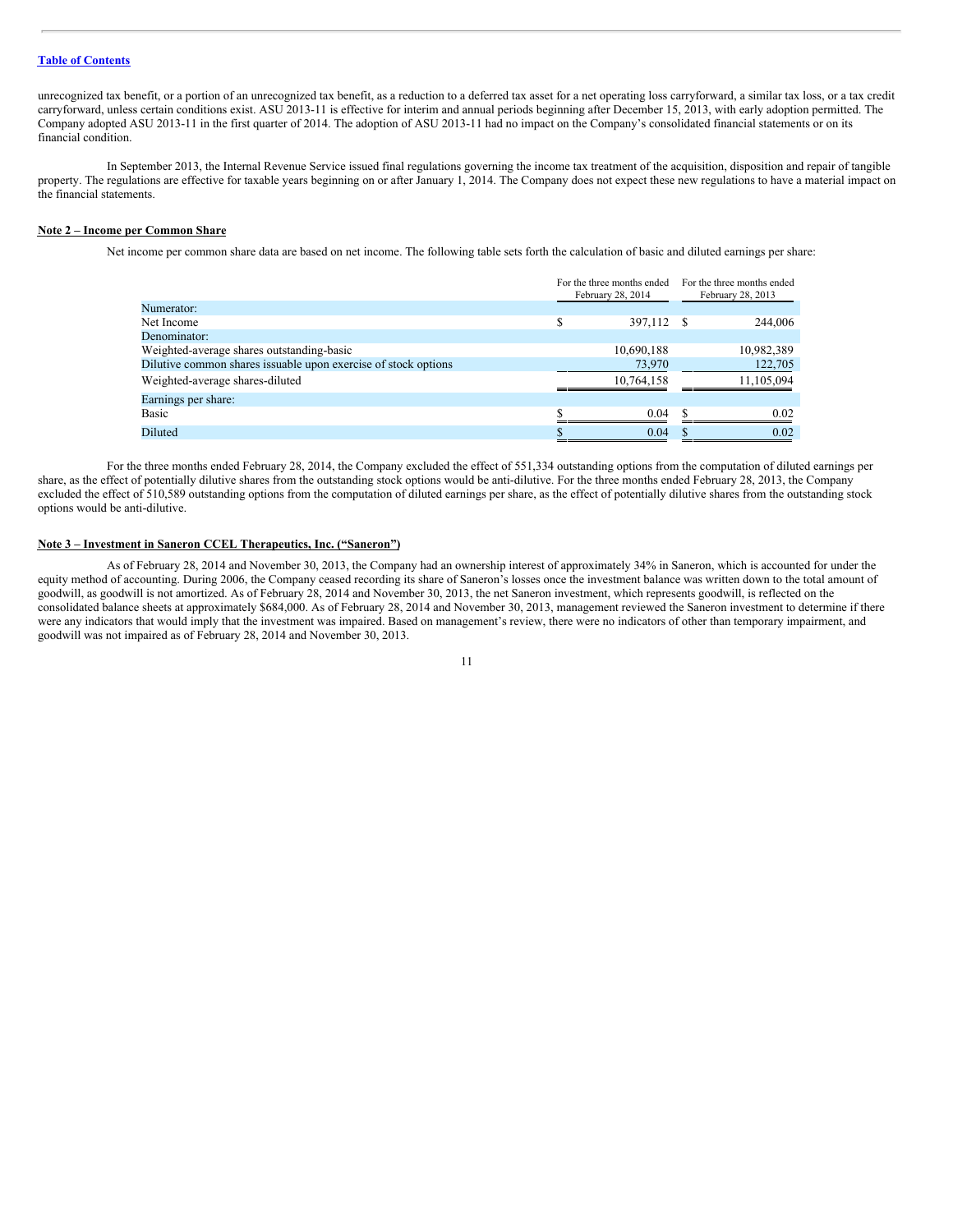In October 2013, the Company entered into a Convertible Promissory Note Purchase Agreement with Saneron. Cryo-Cell will loan Saneron in quarterly payments an aggregate amount up to \$300,000, subject to certain conditions. The initial loan amount is \$150,000 to be paid in four quarterly installments of \$37,500 per quarter. If after the initial loan amount, Saneron has made best efforts, satisfactory to Cryo-Cell in its sole discretion, to have started independently or via serving as a sponsor of a clinical trial related to its U-CORD-CELL™ program, then Cryo-Cell agrees to lend Saneron an additional \$150,000 through a series of four additional quarterly payments of \$37,500. Upon receipt of each quarterly payment, Saneron will deliver a convertible promissory note ("Note") that matures five years from the date of the Note. Upon maturity of any Note, Saneron will have the option to repay all or a portion of the loan in cash or convert the outstanding principal and accrued interest under the applicable Note(s) into shares of Saneron common stock. The Company has made the two quarterly payments of \$37,500 as of February 28, 2014.

For the three months ended February 28, 2014 and February 28, 2013, the Company recorded equity in losses of Saneron operations of approximately \$114,000 and \$38,000, respectively. For the three months ended February 28, 2014, \$75,000 was related to additional investments (see above) made by the Company into Saneron and \$39,000 was related to certain stock awards that were granted by Saneron at below fair market value to certain employees, consultants and members of Saneron management who represent owners of Saneron and serve on its board of directors. For the three months ended February 28, 2013, \$38,000 was related to certain stock awards that were granted by Saneron at below fair market value to certain employees, consultants and members of Saneron management who represent owners of Saneron and serve on its board of directors. The Company will continue to record equity in losses of affiliate related to stock compensation expense, which increases additional paid-in capital and does not affect the investment balance.

As of February 28, 2014 and November 30, 2013, the Company has classified the Company's portion of the value of Company stock held by Saneron of approximately \$485,000 within stockholders' deficit as treasury stock.

#### **Note 4 – Stockholder's Equity**

The Company maintains the 2000 Stock Incentive Plan as amended ("the 2000 Plan") that has reserved 2,250,000 shares of the Company's common stock for issuance pursuant to stock options or restricted stock. Options issued under the Plan have a term ranging from five to seven years from the date of grant and have a vesting period ranging from immediately upon issuance to three years from the date of grant. The options are exercisable for a period of 90 days after termination. As of February 28, 2014 and November 30, 2013, there were 7,500 and 12,500 options outstanding under the 2000 Plan, respectively. No further options will be issued under the 2000 Plan.

The Company also maintains the 2006 Stock Incentive Plan (the "2006 Plan") under which it has reserved 1,000,000 shares of the Company's common stock for issuance pursuant to stock options, restricted stock, stock-appreciation rights (commonly referred to as "SARs") and stock awards (i.e. performance options to purchase shares and performance units). As of February 28, 2014 and November 30, 2013, there were 708,093 and 739,760 options issued, but not yet exercised, under the 2006 Plan, respectively. As of February 28, 2014, there were 195,761 shares available for future issuance under the 2006 Plan.

The Company also maintains the 2012 Equity Incentive Plan (the "2012 Plan") which became effective December 1, 2011 as approved by the Board of Directors and approved by the stockholders at the 2012 Annual Meeting on July 10, 2012. The 2012 Plan originally reserved 1,500,000 shares of the Company's common stock for issuance pursuant to stock options, restricted stock, SARs, and other stock awards (i.e. performance shares and performance units). In May 2012, the Board of Directors approved an amendment to the 2012 Plan to increase the number of shares of the Company's common stock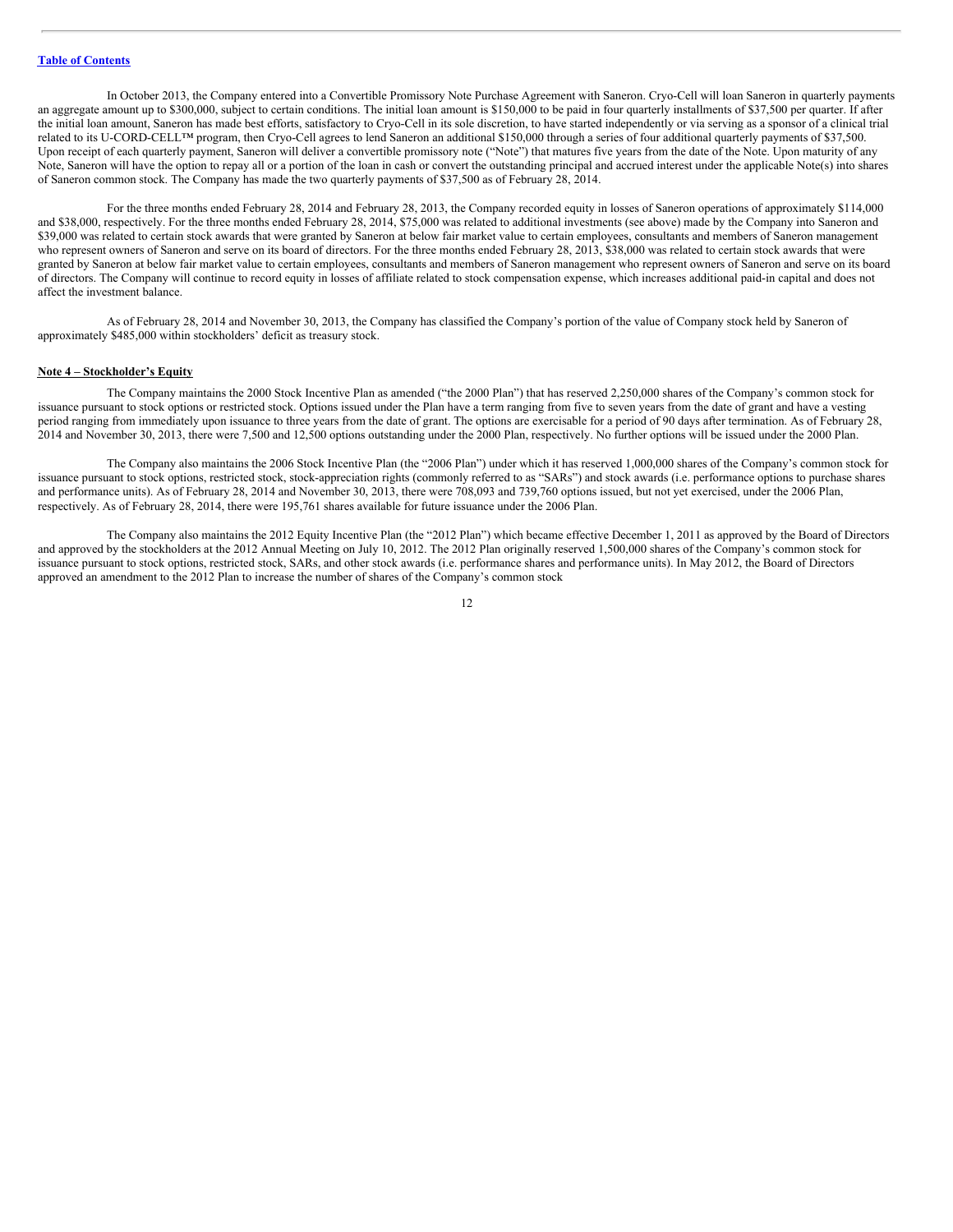reserved for issuance to 2,500,000 shares. As of February 28, 2014, there were 400,000 service-based options issued, 129,729 service-based restricted common shares granted, 261,488 performance-based and 87,162 market-based restricted common shares granted under the 2012 plan. As of November 30, 2013, there were 400,000 service-based options issued, 400,000 performance-based and 200,000 market-based options to purchase shares granted under the 2012 plan. As of February 28, 2014, there were 1,621,621 shares available for future issuance under the 2012 Plan.

#### *Service-based vesting condition options*

The fair value of each option award is estimated on the date of the grant using the Black-Scholes valuation model that uses the assumptions noted in the following table. Expected volatility is based on the historical volatility of the Company's stock over the most recent period commensurate with the expected life of the Company's stock options. The Company uses historical data to estimate option exercise and employee termination within the valuation model. The risk-free rate for periods within the contractual life of the option is based on the U.S. Treasury yield curve in effect at the time of grant. The expected term of options granted to employees is calculated, in accordance with the "simplified method" for "plain vanilla" stock options allowed under GAAP. Expected dividends are based on the historical trend of the Company not issuing dividends.

There were no options granted during the three months ended February 28, 2014.

Variables used to determine the fair value of the options granted for the three months ended February 28, 2013 are as follows:

|                          | February 28, 2013 |
|--------------------------|-------------------|
| Weighted average values: |                   |
| Expected dividends       | $0\%$             |
| Expected volatility      | 113.8%            |
| Risk free interest rate  | .80%              |
| Expected life            | 5.0 years         |

The range of expected volatilities for options issued during the three months ended February 28, 2013 are as follows:

# February 28, 2013 112.9% - 114.9%

Stock option activity for the three months ended February 28, 2014, was as follows:

|                                  | Options   | Weighted<br>Average<br>Exercise<br>Price | Weighted<br>Average<br>Remaining<br>Contractual<br>Life (Years) | Aggregate<br>Intrinsic<br>Value |
|----------------------------------|-----------|------------------------------------------|-----------------------------------------------------------------|---------------------------------|
| Outstanding at November 30, 2013 | 1,112,260 | 2.11<br>$\mathbb{S}$                     | 6.40                                                            | \$88,614                        |
| Granted                          |           | __                                       |                                                                 |                                 |
| Exercised                        |           | _                                        |                                                                 |                                 |
| Expired/forfeited                | (36,667)  | 2.18                                     |                                                                 | 9,475                           |
| Outstanding at February 28, 2014 | 1,075,593 | \$2.11                                   | 6.32                                                            | \$343,927                       |
| Exercisable at February 28, 2014 | 987,061   | 2.09<br>S.                               | 6.43                                                            | \$333,776                       |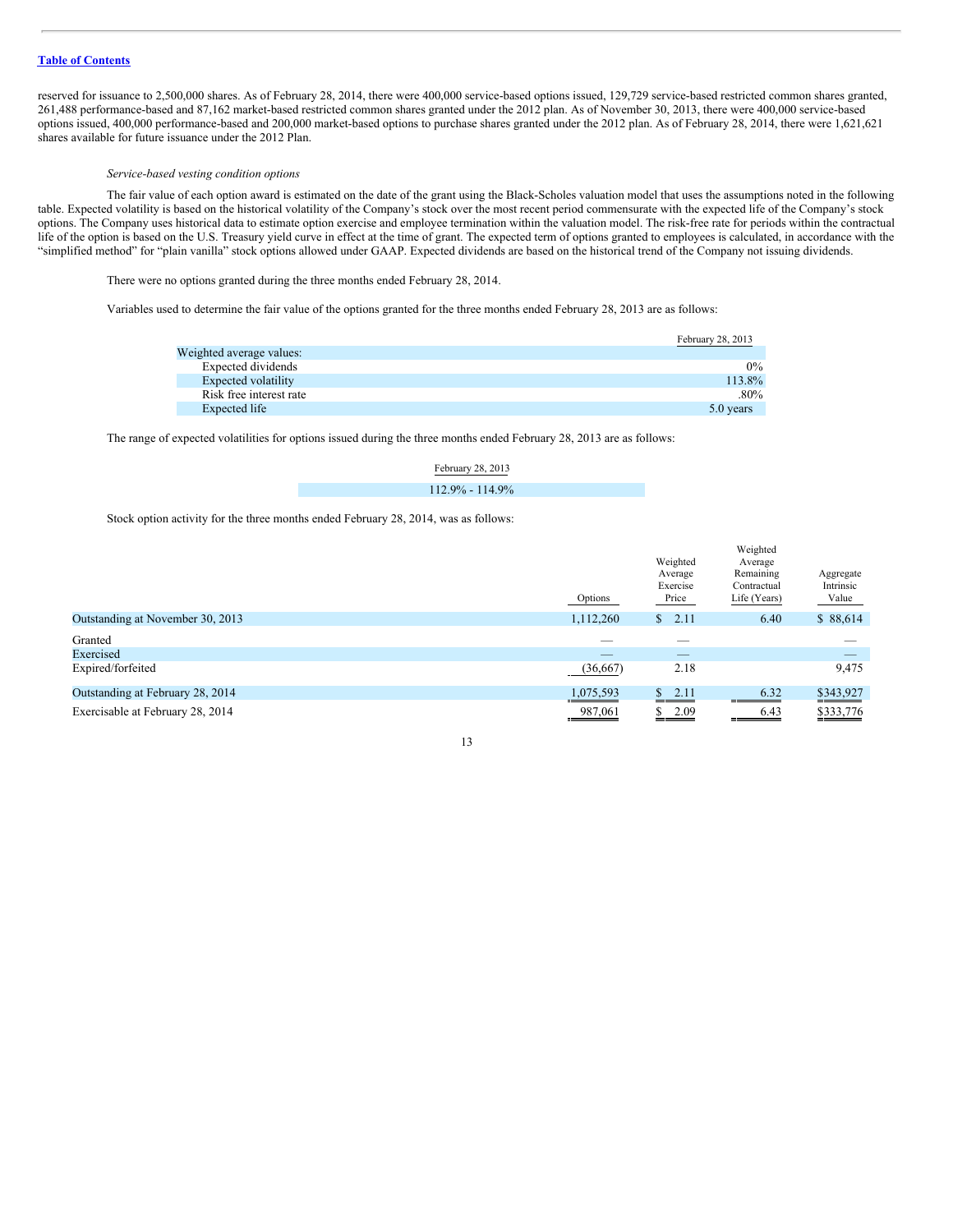The weighted average grant date fair value of options granted during the three months ended February 28, 2013 was \$1.68.

The aggregate intrinsic value represents the total value of the difference between the Company's closing stock price on the last trading day of the period and the exercise price of the options, multiplied by the number of in-the-money stock options that would have been received by the option holders had all option holders exercised their options on either February 28, 2014 or February 28, 2013, as applicable. The intrinsic value of the Company's stock options changes based on the closing price of the Company's stock.

There were no options exercised during the three months ended February 28, 2014 and February 28, 2013.

Significant option groups exercisable at February 28, 2014 and related price and contractual life information are as follows:

|                          |             | Outstanding                                                     |    |                                              |             | Exercisable |                                              |  |
|--------------------------|-------------|-----------------------------------------------------------------|----|----------------------------------------------|-------------|-------------|----------------------------------------------|--|
| Range of Exercise Prices | Outstanding | Weighted<br>Average<br>Remaining<br>Contractual<br>Life (Years) |    | Weighted<br>Average<br><b>Exercise Price</b> | Outstanding |             | Weighted<br>Average<br><b>Exercise Price</b> |  |
| \$0.42 to \$1.00         | 7,500       | .94                                                             | S  | 0.78                                         | 7,500       | Φ           | 0.78                                         |  |
| \$1.01 to \$2.00         | 521,759     | 6.76                                                            | J. | 1.71                                         | 509,049     | Φ           | 1.70                                         |  |
| \$2.01 to \$3.00         | 546,334     | 5.98                                                            | \$ | 2.51                                         | 470,512     | Φ           | 2.53                                         |  |
|                          | 1,075,593   | 6.32                                                            |    | 2.11                                         | 987,061     |             | 2.09                                         |  |

A summary of the status of the Company's non-vested shares as of February 28, 2014, and changes during the three months ended February 28, 2014, is presented below:

|                                 | Options   |    | Weighted Average<br>Grant-Date<br>Fair Value |
|---------------------------------|-----------|----|----------------------------------------------|
| Non-vested at November 30, 2013 | 109.152   | \$ | 1.79                                         |
| Granted                         |           |    | __                                           |
| Vested                          | (18, 954) |    | 1.67                                         |
| Forfeited                       | (1,666)   |    | 1.76                                         |
| Non-vested at February 28, 2014 | 88.532    | S  | 1.82                                         |

As of February 28, 2014 there was approximately \$59,000 of total unrecognized compensation cost related to non-vested service related share-based compensation arrangements granted under the 2000 Plan, 2006 Plan and the 2012 Plan. The cost is expected to be recognized over a weighted-average period of .73 years as of February 28, 2014. The total fair value of shares vested during the three months ended February 28, 2014 was approximately \$32,000.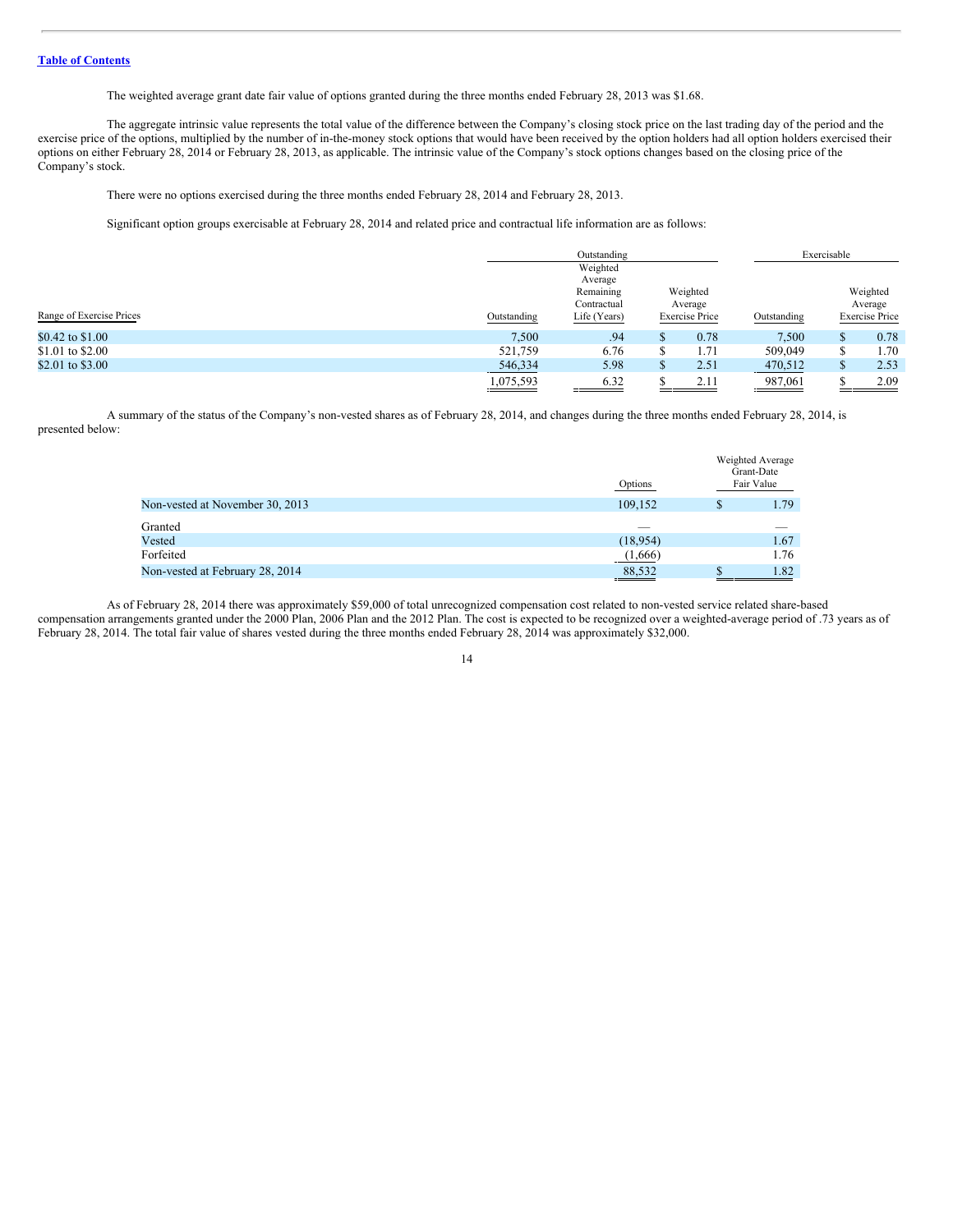*Performance and market-based vesting condition options*

There were no performance-based or market-based vesting condition options granted during the three months ended February 28, 2014 and 2013.

Stock option activity for options with performance-based and market-based conditions for the three months ended February 28, 2014, was as follows:

|                                  | Options   | Weighted<br>Average<br>Exercise<br>Price | Weighted<br>Average<br>Remaining<br>Contractual<br>Life (Years) | Aggregate<br>Intrinsic Value |
|----------------------------------|-----------|------------------------------------------|-----------------------------------------------------------------|------------------------------|
| Outstanding at November 30, 2013 | 640,000   | 1.74<br>\$                               | 7.83                                                            | \$<br>70,000                 |
| Granted                          |           | __                                       |                                                                 |                              |
| Exercised                        | _         | _                                        |                                                                 |                              |
| Expired/forfeited                | (600,000) | 1.72                                     |                                                                 |                              |
| Outstanding at February 28, 2014 | 40,000    | 2.05<br>$\mathbf{s}$                     | 5.01                                                            | 9,200                        |
| Exercisable at February 28, 2014 |           |                                          |                                                                 |                              |

As of fiscal year ended November 30, 2013, the Company had 213,334 options outstanding that begin to vest based on the achievement of certain share prices of the Company's common stock at certain future dates. For market-based vesting condition options, accounting principles do not require that the market condition be met in order for the compensation cost to be recognized. Fair value of these options has been determined using a binomial model and is being recognized over the requisite service period, regardless if the market condition will be met. During the quarter ended February 28, 2014, 200,000 options were forfeited as certain market conditions were not met by the end of the requisite service period. As of February 28, 2014 there was approximately \$6,800 of total unrecognized compensation cost related to the non-vested market-based vesting condition options.

As of fiscal year ended November 30, 2013, the Company had 426,666 options outstanding that require certain performance targets to be met before vesting can occur. During the quarter ended February 28, 2014, 400,000 options were forfeited as certain performance targets were not met by the end of the requisite service period. Management has deemed the performance targets for the remaining 26,666 options to be improbable as of February 28, 2014 and thus no compensation cost has been recognized to date. The Company will reevaluate the probability of achieving these targets on a quarterly basis, and adjust compensation expense accordingly. As of February 28, 2014, there was approximately \$44,000 of total unrecognized compensation cost related to the non-vested performance-based vesting condition options. If the performance conditions are not achieved by a certain date as specified in each option agreement, no compensation expense associated with these performance based options will be recognized.

#### *Restricted common shares*

During the first quarter 2014, the Company entered into Amended and Restated Employment Agreements ("Employment Agreements") with each of the Company's Co-CEOs. Per the Employment Agreements, each of the Co-CEOs is to receive base grant equity awards in the form of restricted shares of the Company's common stock. As of December 1, 2013, David Portnoy and Mark Portnoy were granted 70,270 and 59,459 shares of the Company's common stock, respectively. The shares shall be issued under the Company's 2012 Stock Plan and will vest 1/3 upon grant, 1/3 on December 1, 2014 and the remaining 1/3 on December 1, 2015. The fair value of the shares vested as of February 28, 2014 was \$80,000 and is reflected as selling, general and administration expenses in the accompanying consolidated statement of operations.

The Employment Agreements also provide for the grant of restricted shares of the Company's common stock based on certain performance measures being attained by each of the Company's Co-CEOs. The Employment Agreements state if David Portnoy and Mark Portnoy are employed by the Company on November 30, 2014, then no later than February 15, 2015, the Company will grant up to 186,487 and 162,163 shares of restricted common shares, respectively, based on certain performance thresholds, as defined in the agreements. In addition, if David Portnoy and Mark Portnoy are employed by the Company on November 30, 2015, then no later than February 15, 2016, the Company will grant up to an additional 186,487 and 162,163 shares of restricted common shares, respectively, based on similar performance thresholds, as defined in the agreements.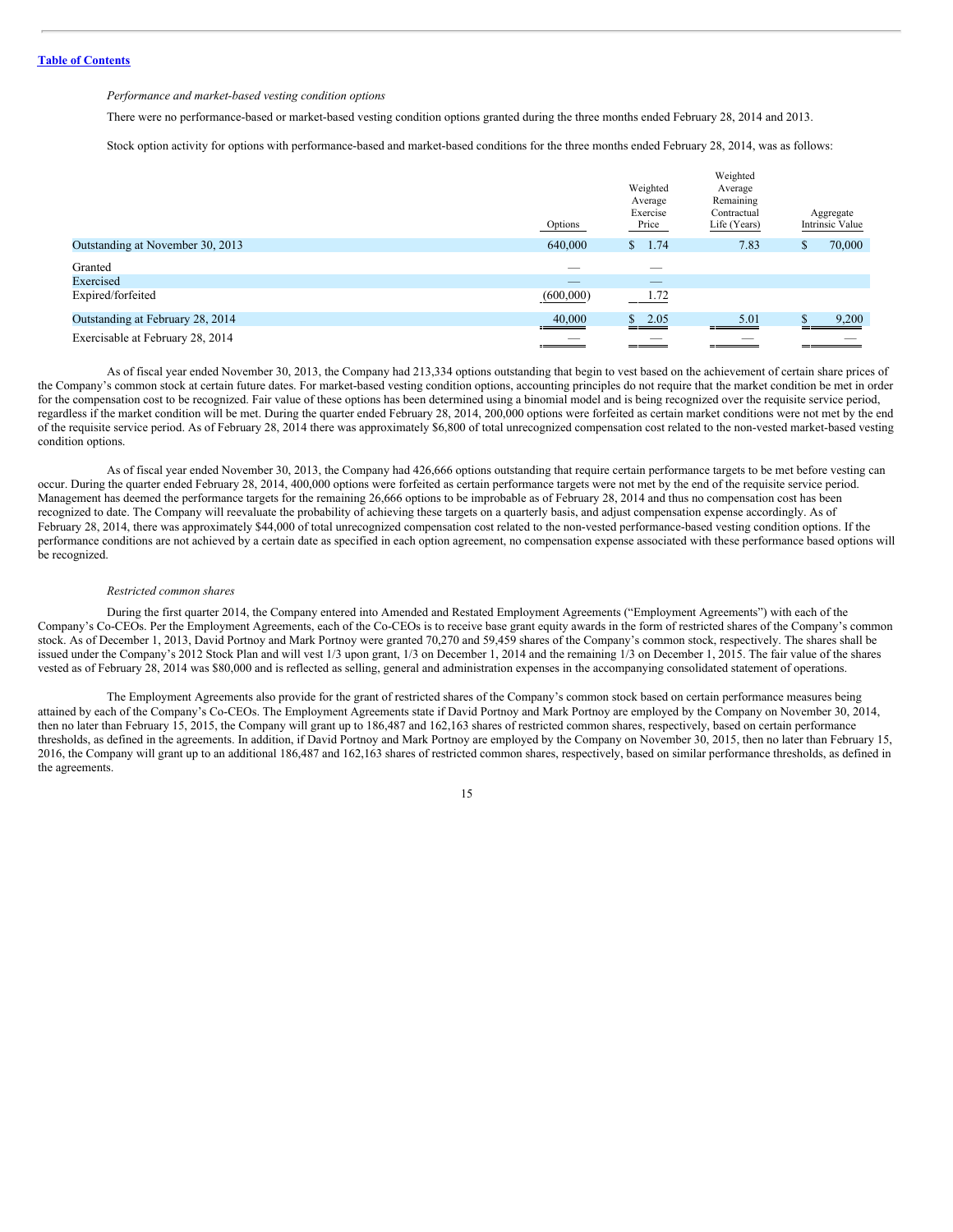#### **Note 5 – License Agreements**

The Company enters into two types of licensing agreements and in both types, the Company earns revenue on the initial license fees. Under the technology agreements, the Company earns processing and storage royalties from the affiliates that process in their own facility. Under the marketing agreements, the Company earns processing and storage revenues from affiliates that store specimens in the Company's facility in Oldsmar, Florida.

#### **Technology Agreements**

The Company has entered into definitive License and Royalty Agreements with Cryo-Cell de Mexico ("Mexico") and Asia Cryo-Cell Private Limited to establish and market its umbilical cord blood program in Mexico and India, respectively.

The Company has entered into definitive License and Royalty Agreements with Asia Cryo-Cell Private Limited and S-Evans Bio-Sciences, Inc. to establish and market its menstrual stem cell program in India and China, respectively.

On August 19, 2011, the Company received notification from Cryo-Cell de Mexico ("Mexico") that they were terminating the license agreement effective immediately due to an alleged breach of the license agreement. On October 17, 2011, the Company and Mexico entered into an amendment to the license agreement whereby the termination has been revoked and Mexico will pay the Company \$1,863,000 in 37 monthly installments of \$50,000 beginning on October 17, 2011 with a final payment of \$13,000. The amendment is expected to result in a reduction of licensee income in future periods. In December 2013, Mexico paid the balance due of \$563,000. The Company recognized the balance paid as licensee and interest income in the accompanying consolidated statement of operations as of February 28, 2014. Mexico has no other continuing obligations to the Company for royalties or other license payments and the agreement is terminated.

As of February 28, 2014 and November 30, 2013, the Company recorded a note receivable of \$0 and \$550,782, respectively, and deferred revenue of \$0 and \$551,585, respectively, in the accompanying consolidated balance sheets. Note receivable is calculated using the present value of all of the monthly installments using a discount rate that reflects both the risk-free rate at the inception of the contract and the contract period. In accordance with the agreement, the Company received three installments of \$50,000 during the first quarter of 2013 which is reflected in the consolidated statement of operations as of February 28, 2013 as licensee and interest income.

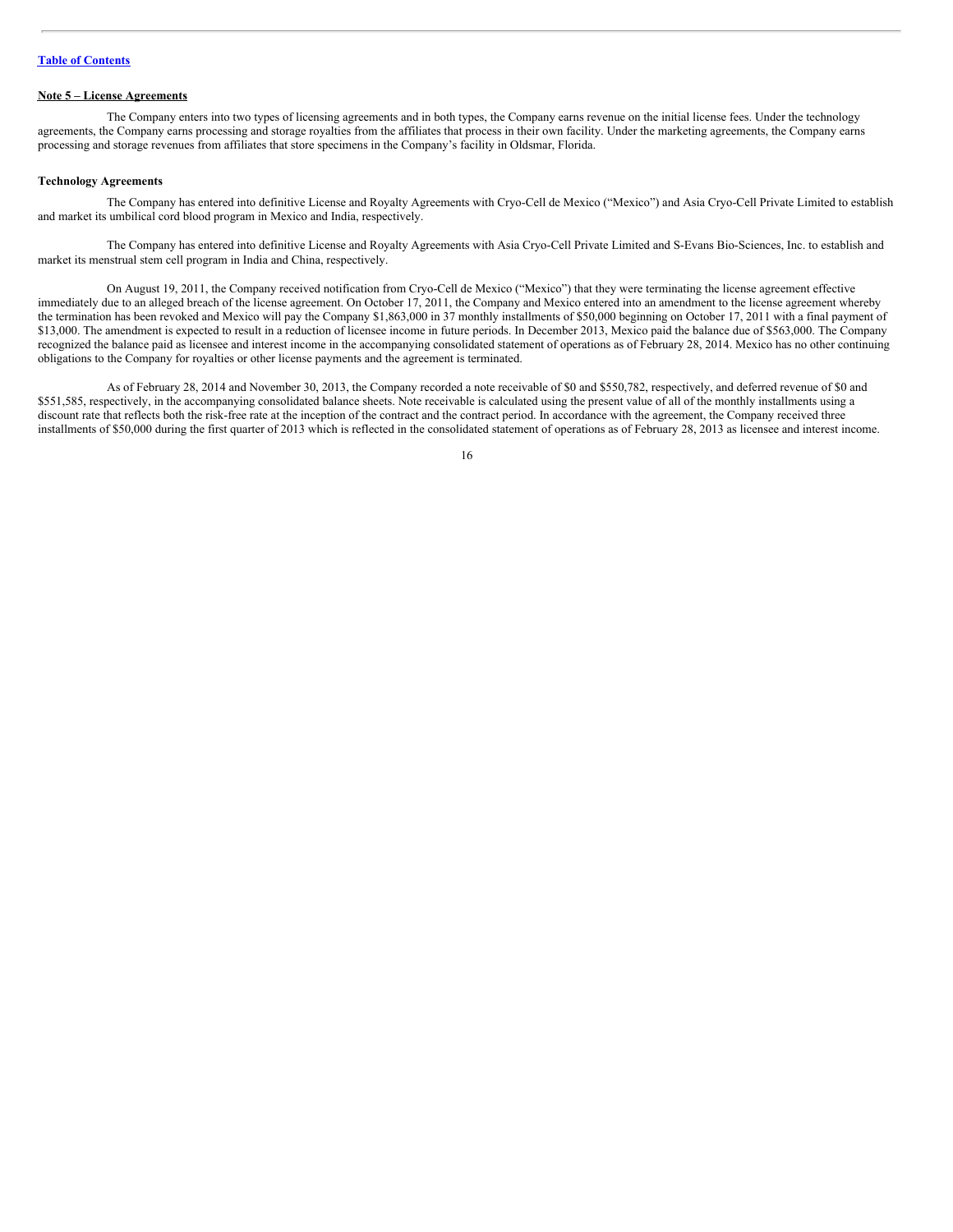#### **Marketing Agreements**

The Company has definitive license agreements to market the Company's umbilical cord blood stem cell programs in Costa Rica, El Salvador, Guatemala, Honduras, Nicaragua, Panama and Pakistan. In October 2012, the Company sent a notice of termination to the Company's Venezuelan affiliate for failure to meet its payment obligation in accordance with the contract. Subsequent to the notice of termination, payment was received for outstanding processing and storage fees due from Venezuela. The Company is in the process of discussing a new agreement. The Company continues to accept umbilical cord blood stem cell specimens to be processed and stored during the negotiations. In December 2012, the Company sent a notice of termination to the Company's affiliate in Ecuador for failure to meet its payment obligation in accordance with the contract. Subsequent to the notice of termination, payment was received for outstanding processing and storage fees due from Ecuador. In August 2013, the Company was notified that its affiliate in Ecuador was closed by the National Institute of Organic Donation (INDOT). As a result, the Company recorded an allowance for uncollectible receivables for the \$150,000 processing and storage fee receivable due from Ecuador in the third quarter of fiscal 2013. During the fourth quarter of fiscal 2013, the Company began to bill the Ecuadorian clients directly for cord blood specimens that are stored at the Company's facility in Oldsmar, Florida.

Processing and storage revenues from specimens originating in territories that store at the Company's facility in Oldsmar, Florida totaled \$362,947 and \$374,221 for the three months ended February 28, 2014 and February 28, 2013, respectively, and are reflected in processing and storage fees in the accompanying consolidated statements of operations.

The following table details the initial license fees for the technology and marketing agreements and processing and storage royalties earned for the technology agreements for the three months ended February 28, 2014 and February 28, 2013. The initial license fees and processing and storage royalties are reflected in licensee income in the accompanying consolidated statements of operations.

|        |                          | For the three months ended             |           |                                 |                                        |           |  |
|--------|--------------------------|----------------------------------------|-----------|---------------------------------|----------------------------------------|-----------|--|
|        |                          | February 28, 2014                      |           |                                 | February 28, 2013                      |           |  |
|        | License<br>Fee           | Process<br>and<br>Storage<br>Royalties | Total     | License<br>Fee                  | Process<br>and<br>Storage<br>Royalties | Total     |  |
| India  |                          | \$169,412                              | \$169,412 | $\overline{\phantom{a}}$        | \$169,412                              | \$169,412 |  |
| Mexico | $\overline{\phantom{0}}$ | 793,839                                | 793,839   | $\hspace{0.1mm}-\hspace{0.1mm}$ | 154,122                                | 154,122   |  |
| Total  |                          | \$963,251                              | \$963,251 | $\overline{\phantom{a}}$        | \$323,534                              | \$323,534 |  |

#### **Note 6 – Proxy Contest**

In August 2007, Mr. David Portnoy (the plaintiff) brought an action against the Company and its directors in Delaware Chancery Court in New Castle County. The plaintiff alleged breaches of fiduciary duties in connection with the Company's 2007 Annual Meeting and requested declaratory and injunctive relief relating to the election of directors at that meeting. On January 22, 2008, the Court issued an order under which the Company was required to hold a special meeting of stockholders for the election of

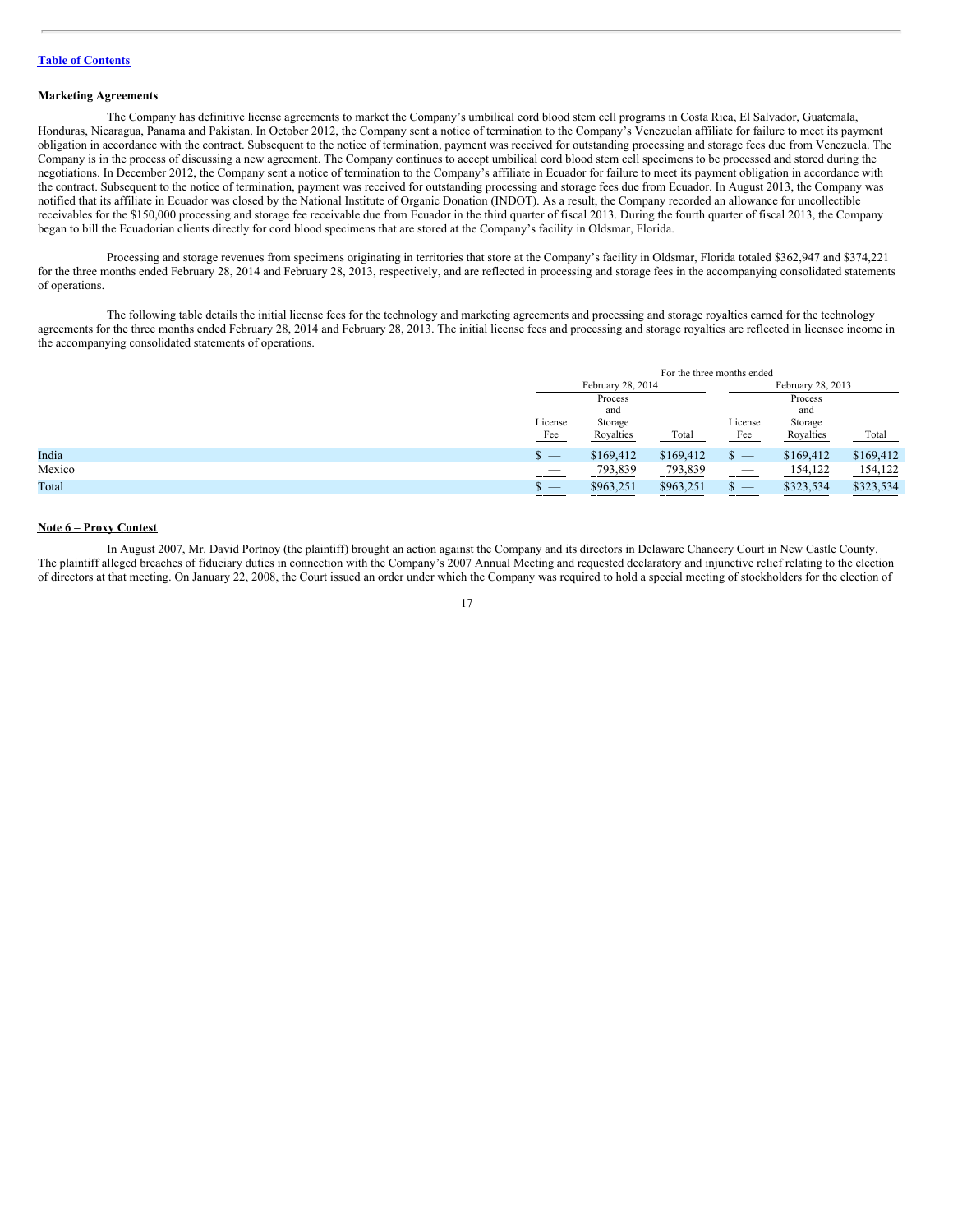directors on March 4, 2008; and the order provided that directors who sat on the Company's Board of Directors prior to the 2007 Annual Meeting would continue in office until the special meeting. On March 4, 2008, the Company held a Special Meeting of Stockholders, at which the directors nominated in management's proxy statement dated February 11, 2008 were elected by the Company's stockholders.

On May 9, 2011, the Company was notified that Mr. David Portnoy nominated five directors to the Company's board of directors to compete with the Company's board of directors at the 2011 Annual Meeting. Mr. Portnoy conducted his own solicitation of the Company's stockholders in favor of his nominees. In light of the activities associated with the 2007 annual meeting, on June 6, 2011, Mr. Portnoy brought another action seeking declaratory relief in the Delaware Chancery Court before the same judge that had ruled on the 2007 action.

On August 24, 2011, the Board of Directors of the Company approved funding a Grantor trust to escrow the amounts that may become payable to certain members of senior management ("the Participants") under their respective Employment Agreements as a result of a Change in Control (as that term is defined in the respective employment agreements as a majority change in the Company's Board of Directors). On August 25, 2011, the Company transferred \$2,500,000 to the Trust which is designated as restricted cash. The Trust became irrevocable upon the Change in Control on August 25, 2011. During the three months ended February 28, 2014 and February 28, 2013, \$1,790 and \$8,434, respectively, in legal fees were paid from the trust on behalf of one of the Participants. As of February 28, 2014 and November 30, 2013 the balance in the trust is \$739,969 and \$764,192, respectively, which is reflected in the accompanying consolidated balance sheets as of February 28, 2014 and November 30, 2013. As of February 28, 2014, one of the three Participants continues to be employed by the Company. In April 2014, subsequent to the balance sheet date, the balance in the trust was transferred to the Company.

The Company held its 2011 Annual Meeting of Stockholders on August 25, 2011 ("the Annual Meeting"). The final voting results were certified by the Inspector of Elections on August 30, 2011. Mr. Portnoy's nominees were elected to the Company's Board of Directors triggering a complete change in the Company's Board of Directors.

On May 30, 2012, the Company received a Nomination Solicitation Notice nominating six individuals to the Company's board of directors to compete with the Company's board of directors at the 2012 Annual Meeting. Pursuant to the Co-CEOs employment agreements, upon receipt by the Company of this Nomination Solicitation Notice, as defined in the Company's Bylaws, all of the service-based vesting condition options that were issued to the Co-CEOs vested.

#### **Note 7 – Legal Proceedings**

On February 25, 2011, a Complaint and Demand for Jury Trial was filed against the Company in the United States District Court, Middle District of Florida, Tampa Division, styled: Charles D. Nyberg; Mary J. Nyberg; and Red Rock Partners, an Arizona general partnership vs. Cryo-Cell International, Inc, Case No. 8:11-CV-399-T-30AEP. The Complaint was amended on May 25, 2011 and served on the Company on May 26, 2011. The Complaint alleged that the Company had underpaid amounts owed to plaintiffs' Florida and Texas Revenue Sharing Agreements with the Company. The Complaint did not specify the amount claimed, other than stating that it was more than \$75,000 which is the jurisdictional amount of the court the complaint was filed in.

On November 15, 2013, the parties came to a final settlement on this action. The terms of the settlement are confidential. Upon completion of the settlement, the claims in the lawsuit will be dismissed with prejudice. In December 2013, the Company paid \$525,000 in full settlement. The Company recorded an accrual of \$525,000 which is reflected in accrued expenses on the accompanying consolidated financial statements as of November 30, 2013.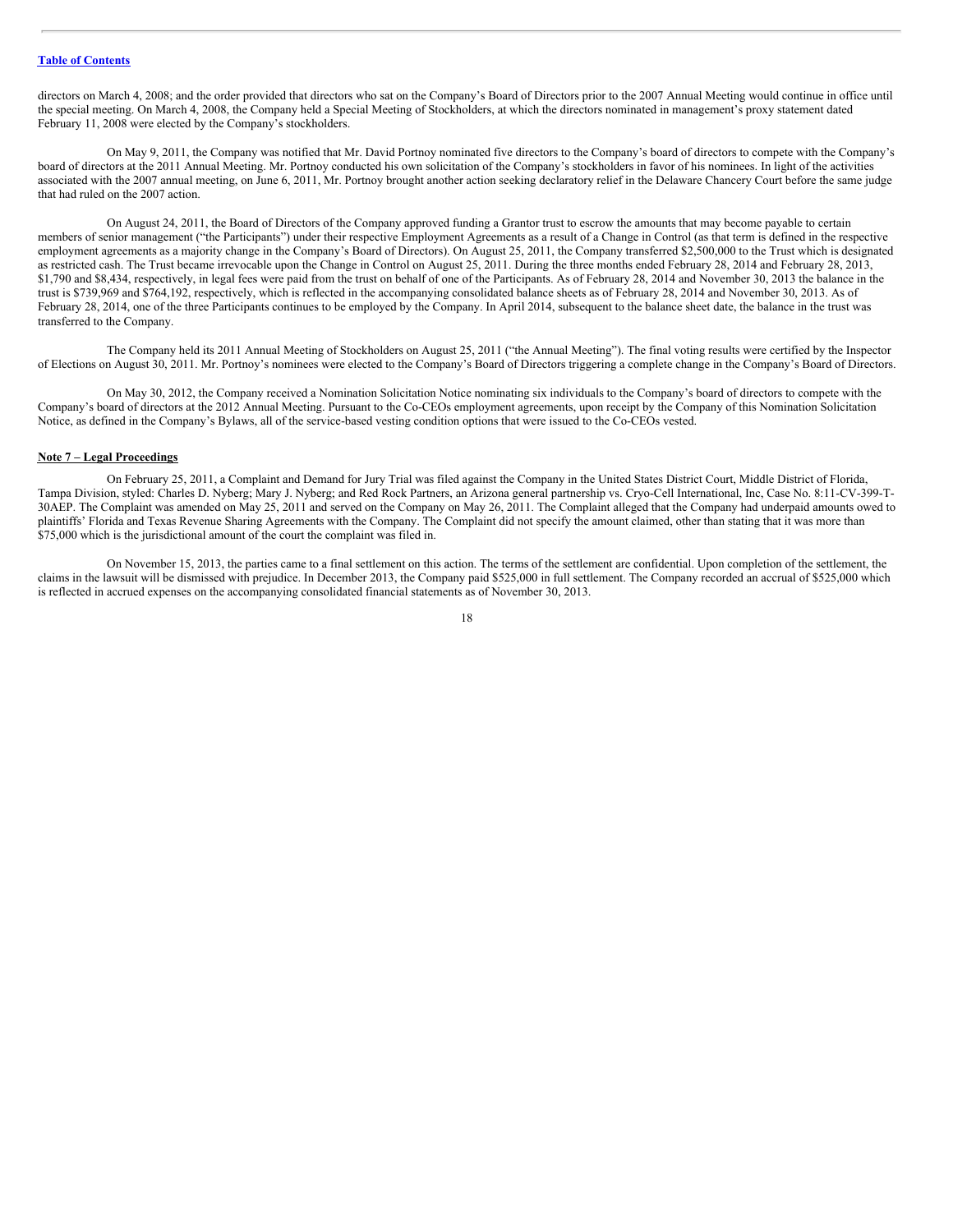On November 13, 2013, Plantiff Ki Yong Choi filed a Verified Shareholder Derivative Complaint in the Circuit Court for the Thirteenth Judicial Circuit in and for Hillsborough County, Florida. The Complaint names as defendants all of the members of the Company's current Board of Directors, as well as former director Anthony Atala. The complaint also names the Company as a nominal defendant only. The complaint alleges that, since the election of the Company's Board of Directors in August 2011, the Company's Co-CEOs have pursued their own enrichment and entrenchment at the expense of the Company and its shareholders. The complaint asserts claims against the Board of Directors for breach of fiduciary duty, abuse of control, corporate waste, and unjust enrichment and seeks, among other things, rescission of certain transactions between the Company and the co-CEOs and damages from the Board of Directors. On February 14, 2014, all of the defendants filed motions to dismiss the complaint. The Company filed a motion to dismiss based on the plaintiff's failure to make a pre-suit demand on the Board of Directors or to establish that demand should be excused, as required by Delaware law.

On October 11, 2013, a Complaint was filed by the Company in the Circuit Court of Hillsborough County, Florida, styled: Cryo-Cell International, Inc. v. Dilworth Paxson LLP et al, Case No. 13-CA-D09980. The Complaint alleged that Dilworth Paxson LLP and a partner for the firm were negligent and breached the duty of reasonable care owed to the Company. The Complaint alleges the defendant's negligence led to the cancellation of the license agreement with Cryo-Cell de Mexico. The Company lost profits and income that would have been earned under the original agreement and was forced to renegotiate the terms of the agreement with terms far less lucrative to the Company. The defendants removed the case to the United States District Court for the Middle District of Florida as permitted because the parties are citizens of different states and the amount in controversy exceeds the jurisdictional minimum of \$75,000. The case now bears a case number of 8:13-Civ-2639-T-33AEP.

In addition, from time to time the Company is subject to proceedings, lawsuits, contract disputes and other claims in the normal course of its business. The Company believes that the ultimate resolution of current matters should not have a material adverse effect on the Company's business, consolidated financial position or results of operations. It is possible, however, that there could be an unfavorable ultimate outcome for or resolution which could be material to the Company's results of operations for a particular quarterly reporting period. Litigation is inherently uncertain and there can be no assurance that the Company will prevail. The Company does not include an estimate of legal fees and other related defense costs in its estimate of loss contingencies.

#### **Note 8 – Share Repurchase Plan**

In December 2011, the Company's Board of Directors authorized management at its discretion to repurchase up to one million (1,000,000) shares of the Company's outstanding common stock. On June 6, 2012, the Board of Directors of the Company increased the number of shares of the Company's outstanding common stock that management is authorized to repurchase to up to three million (3,000,000). The repurchases must be effectuated through open market purchases, privately negotiated block trades, unsolicited negotiated transactions, and/or pursuant to any trading plan that may be adopted in accordance with Rule 10b5-1 of the Securities and Exchange Commission or in such other manner as will comply with the provisions of the Securities Exchange Act of 1934.

As of February 28, 2014, the Company had repurchased 1,344,566 shares of the Company's common stock at an average price of \$2.15 per share through open market and privately negotiated transactions. The Company purchased 217,751 and 107,128 shares of the Company's common stock during the first quarters of fiscal 2014 and 2013, respectively, at an average price of \$2.08 per share and \$2.31 per share, respectively.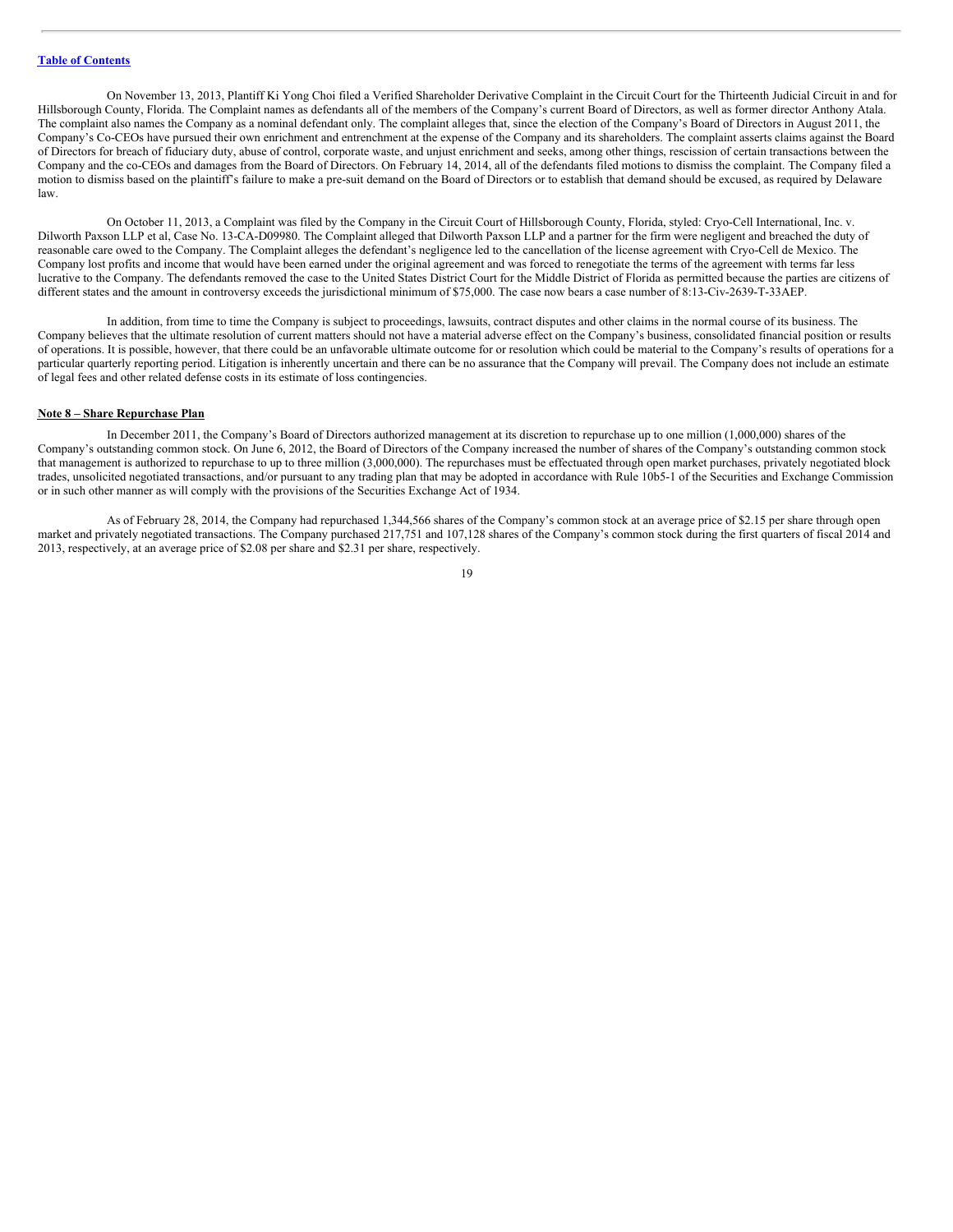The repurchased shares will be held as treasury stock at cost and have been removed from common shares outstanding as of February 28, 2014 and November 30, 2013. As of February 28, 2014 and November 30, 2013, 1,494,666 and 1,276,915 shares, respectively, were held as treasury stock, which include 150,100 and 150,100 shares, respectively, which is the Company's portion of the value of the Company stock held by Saneron.

Subsequent to the balance sheet date, the Company repurchased an additional 280,518 shares of the Company's common stock at an average price of \$2.24 per share through open market and privately negotiated transactions.

#### <span id="page-19-0"></span>**Item 2. Management's Discussion and Analysis of Financial Condition and Results of Operations.**

#### **Forward Looking Statements**

This Form 10-Q, press releases and certain information provided periodically in writing or orally by the Company's officers or its agents may contain statements which constitute "forward-looking statements". The terms "Cryo-Cell International, Inc.," "Cryo-Cell," "Company," "we," "our" and "us" refer to Cryo-Cell International, Inc. The words "expect," "anticipate," "believe," "goal," "strategy," "plan," "intend," "estimate" and similar expressions and variations thereof, if used, are intended to specifically identify forward-looking statements. Those statements appear in a number of places in this Form10-Q and in other places, and include statements regarding the intent, belief or current expectations of the Company, its directors or its officers with respect to, among other things:

- (i) our future performance and operating results;
- (ii) our future operating plans;
- (iii) our liquidity and capital resources; and
- (iv) our financial condition, accounting policies and management judgments.

Investors and prospective investors are cautioned that any such forward-looking statements are not guarantees of future performance and involve risks and uncertainties, and that actual results may differ materially from those projected in the forward-looking statements as a result of various factors. The factors that might cause such differences include, the following:

- (i) any adverse effect or limitations caused by recent increases in government regulation of stem cell storage facilities;
- (ii) any increased competition in our business including increasing competition from public cord blood banks particularly in overseas markets but also in the U.S.;
- (iii) any decrease or slowdown in the number of people seeking to store umbilical cord blood stem cells or decrease in the number of people paying annual storage fees;
- (iv) any new services relating to other types of stem cells that have not yet been offered commercially, and there is no assurance that other stem cell services will be launched or will gain market acceptance;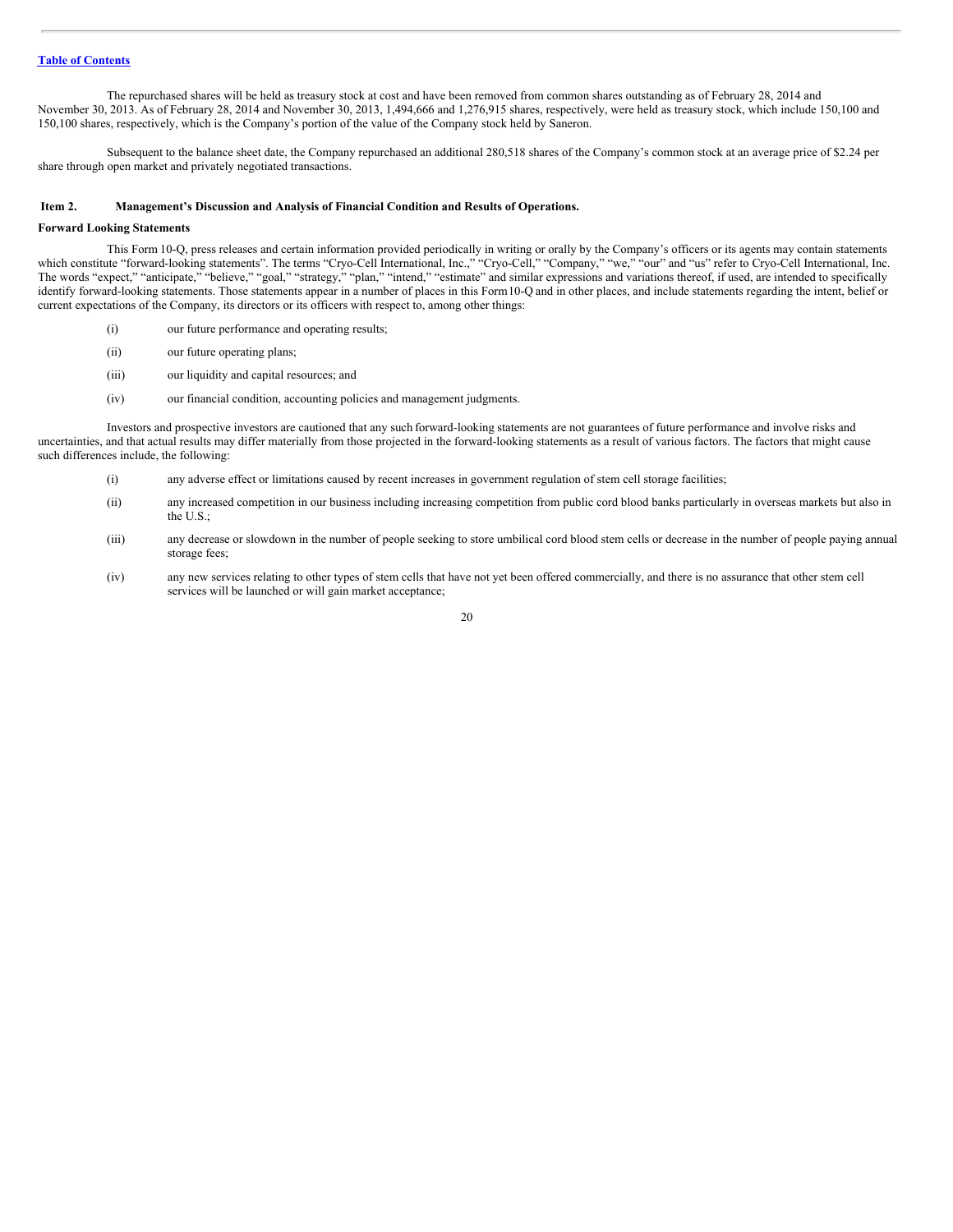- (v) any adverse impacts on revenue or operating margins due to the costs associated with increased growth in our business, including the possibility of unanticipated costs relating to the operation of our facility and costs relating to the commercial launch of the placental stem cell service offering or any other new types of stem cells;
- (vi) any unique risks posed by our international activities, including but not limited to local business laws or practices that diminish our affiliates' ability to effectively compete in their local markets;
- (vii) any technological or medical breakthroughs that would render our business of stem cell preservation obsolete;
- (viii) any material failure or malfunction in our storage facilities; or any natural disaster or act of terrorism that adversely affects stored specimens;
- (ix) any adverse results to our prospects, financial condition or reputation arising from any material failure or compromise of our information systems;
- (x) the costs associated with defending or prosecuting litigation matters, particularly including litigation related to intellectual property, and any material adverse result from such matters;
- (xi) the success of our licensing agreements and their ability to provide us with royalty fees;
- (xii) any difficulties and increased expense in enforcing our international licensing agreements;
- (xiii) any adverse performance by or relations with any of our licensees;
- (xiv) any inability to enter into new licensing arrangements including arrangements with non-refundable upfront fees;
- (xv) any inability to realize cost savings as a result of recent acquisitions;
- (xvi) any inability to realize a return on an investment;
- (xvii) any increased U.S. income tax expense as a result of inability to utilize or exhaustion of net operating losses;
- (xviii) any adverse impact on our revenues and operating margins as a result of discounting of our services in order to generate new business in tough economic times where consumers are selective with discretionary spending;
- (xix) the success of our global expansion initiatives;
- (xx) our actual future ownership stake in future therapies emerging from our collaborative research partnerships;
- (xxi) the ability of our reproductive tissue storage services to generate new revenues;
- (xxii) our ability to minimize our future costs related to R&D initiatives and collaborations and the success of such initiatives and collaborations;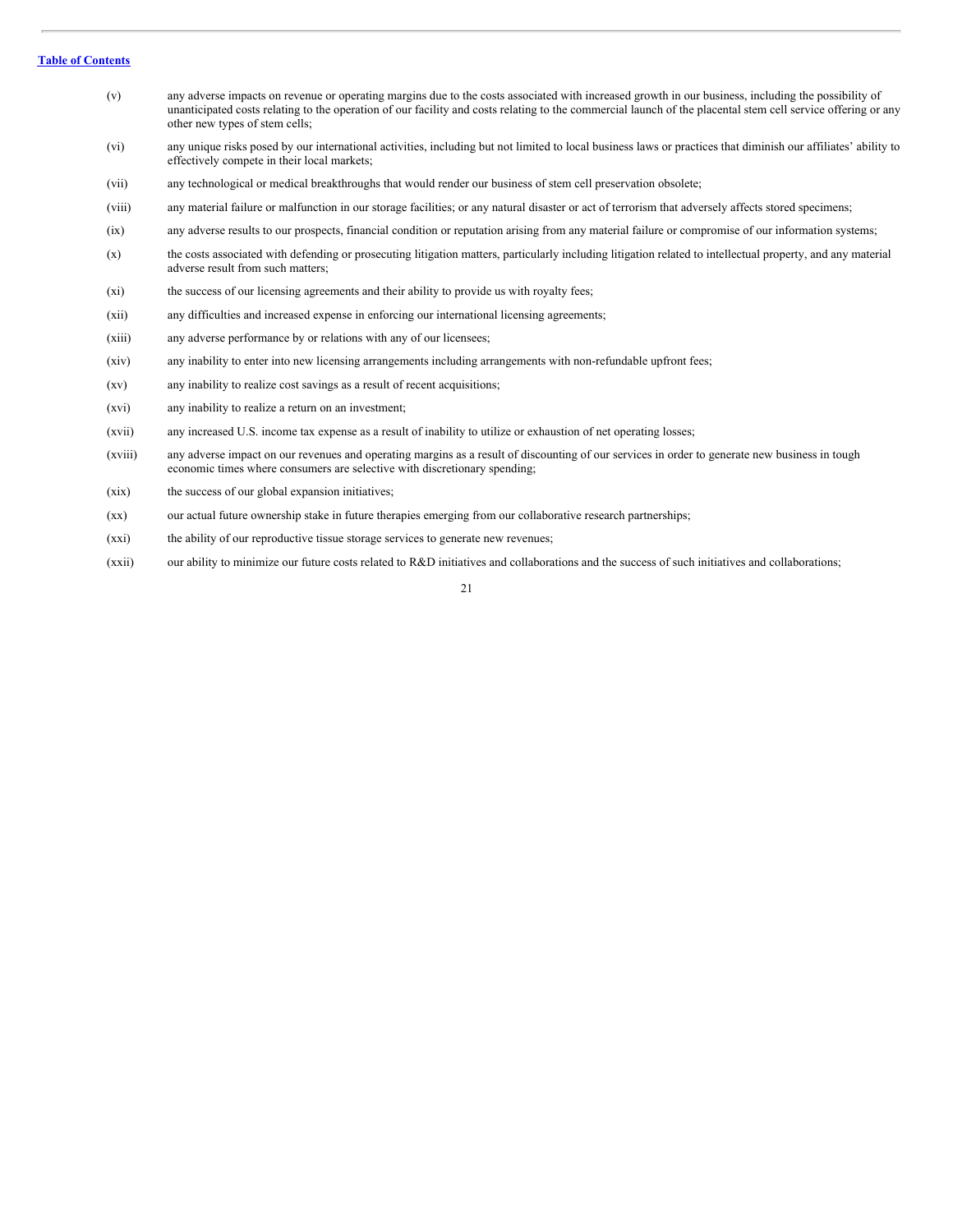- (xxiii) any inability to successfully identify and consummate strategic acquisitions;
- (xxiv) any inability to realize benefits from any strategic acquisitions;
- (xxv) the costs associated with proxy contests and its impact on our business and
- (xxvi) other factors many of which are beyond our control.

We undertake no obligation to publicly update or revise the forward-looking statements made in this Form10-Q to reflect events or circumstances after the date of this Form 10-Q or to reflect the occurrence of unanticipated events.

Readers are cautioned not to place undue reliance on these forward-looking statements, which reflect management's analysis only as of the date hereof. Cryo-Cell International, Inc. undertakes no obligation to publicly revise these forward-looking statements to reflect events or circumstances that arise after the date hereof. Readers should carefully review the risk factors described in other documents the Company files from time to time with the Securities and Exchange Commission, including the Annual Report on Form 10-K filed by the Company and any Current Reports on Form 8-K filed by the Company.

#### **Overview**

The Company is engaged in cellular processing and cryogenic storage, with a current focus on the collection and preservation of umbilical cord blood stem cells for family use. The Company's principal sources of revenues are service fees for cord blood processing and preservation for new customers and recurring annual storage fees. Effective February 1, 2012, the Company charges fees of \$2,074 to new clients for the collection kit, processing and testing and return medical courier service, with discounts in the case of multiple children from the same family and in other circumstances. The Company currently charges an annual storage fee of \$125 for new clients; storage fees for existing customers depend on the contracts with such customers. The Company also offers a one-time payment plan, where the client is charged \$3,949 less discounts in the case of multiple children from the same family and in other circumstances. The one-time plan includes the collection kit, processing and testing, return medical courier service and 21 years of pre-paid storage fees. The Company also receives other income from licensing fees and royalties from global affiliates.

In August 2011, there was a change in control of the board of directors. Upon gaining control of the Company, new management conducted a thorough review of the Company's operations and determined that the best use of corporate resources was to refocus on the Company's umbilical cord blood and cord tissue business while continuing to evaluate the menstrual stem cell technology. The Company recently decided to cease offering a commercial menstrual stem cell service for the time being due to a lack of market acceptance.

During the three months ended February 28, 2014, the Company's revenues increased 16% as compared to the same period in 2013. The Company reported net income of approximately \$397,000, or \$0.04 per basic common share for the three months ended February 28, 2014 compared to net income of approximately \$244,000 or \$0.02 per basic common share for the same period in 2013. The increase in net income for the three months ended February 28, 2014 principally resulted from the 16% increase in revenues. This was partially offset by a 4% increase in cost of sales and a 16% increase in selling, general and administrative expenses.

At February 28, 2014, the Company had cash and cash equivalents of \$3,243,003. The Company's cash decreased by approximately \$682,000 during the first three months of fiscal 2014, primarily as a result of approximately \$452,000 used for the stock repurchase plan pursuant to which the Company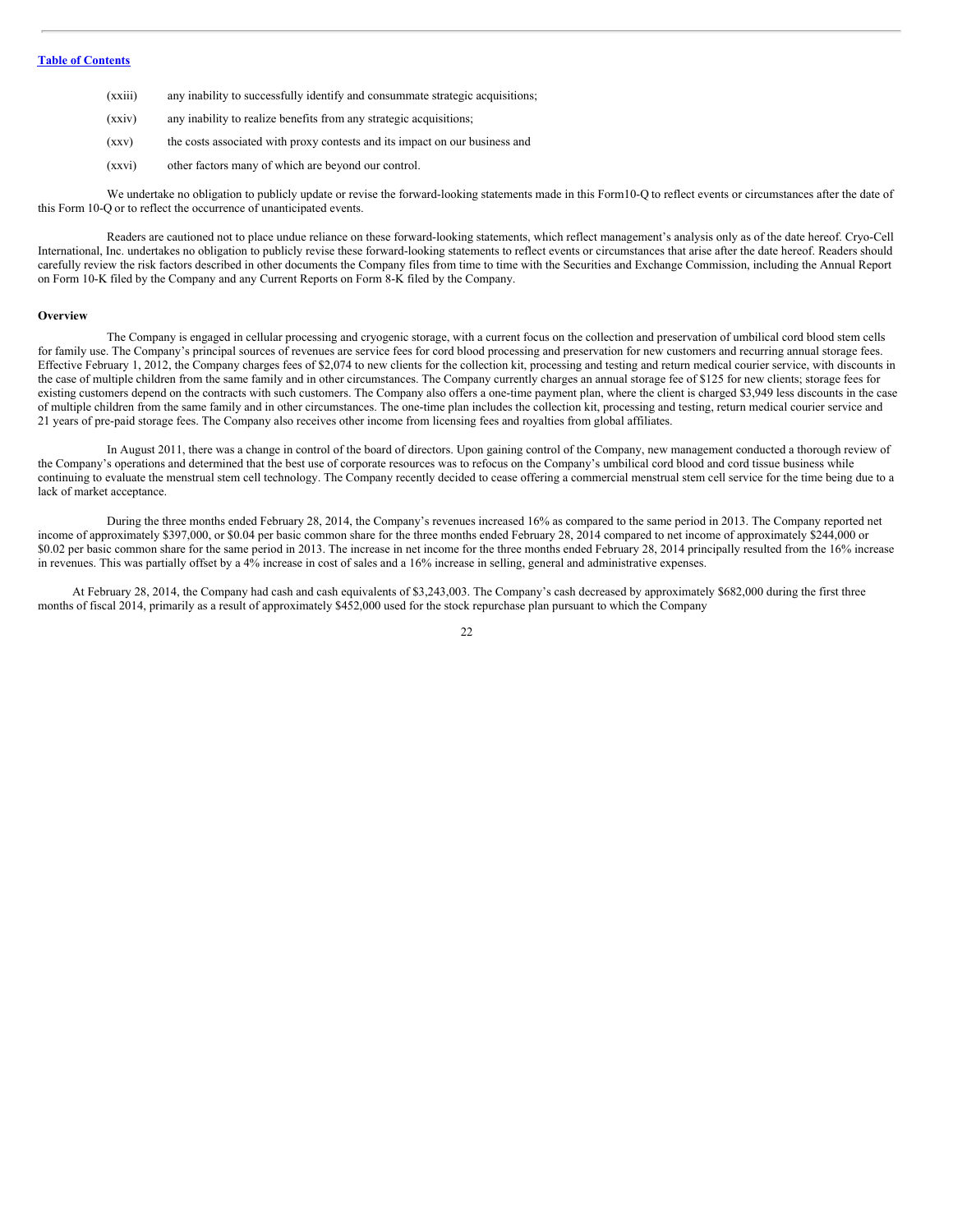repurchased 217,751 shares of the Company's common stock during the three months ended February 28, 2014 and approximately \$107,000 used in operations. As of February 28, 2014, the Company had no long-term indebtedness.

Consistent with its fiduciary duties, the board of directors and management has reviewed and will continue to review strategic options and opportunities for the Company, in order to maximize shareholder value. These options may include strategic mergers or acquisitions, a deregistration of the Company's common stock under the Securities Exchange Act of 1934 or a going-private transaction. However, no such transactions or actions are contemplated at this time.

The Company has not had a third party conduct a physical inventory count of all specimens stored; however, the Company from time to time will perform a physical inventory count of specimens stored to ensure that all records are accurate.

#### **Results of Operations**

*Revenues.* Revenues for the three months ended February 28, 2014 were \$5,320,482 as compared to \$4,600,087 for the same period in 2013, a 16% increase. The increase in revenue was primarily attributable to a 198% increase in licensee income and a 2% increase in processing and storage fees.

*Processing and Storage Fees.* The increase in processing and storage fee revenue is primarily attributable to a 7% increase in recurring annual storage fee revenue. The Company had a 23% decrease in the number of new cord blood specimens processed in the first quarter of fiscal 2014 versus the same period in 2013. The decrease in new cord blood specimens is primarily attributable to the 55% decrease in the number of new specimens from the Company's international affiliates, mainly Ecuador. In August 2013, the Company was notified that its affiliate in Ecuador was closed by the National Institute of Organic Donation (INDOT).

*Licensee Income.* Licensee income for the three months ended February 28, 2014, was \$963,251 as compared to \$323,534 for the 2013 period. Licensee income for the three months ended February 28, 2014 consists of \$794,000 related to Mexico which is a result of Mexico paying off the remaining balance due under the amendment during the first quarter fiscal 2014. The remaining licensee income consists of royalty income earned on the processing and storage of specimens in geographical areas where the Company has license agreements. Mexico has no other continuing obligations to the Company for royalties or other license payments and the agreement is terminated. The amendment is expected to result in a reduction of licensee income in future periods. Licensee income for the three months ended February 28, 2013 consists of royalty income earned on the processing and storage of specimens in geographical areas where the Company has license agreements.

Cost of Sales. Cost of sales for the three months ended February 28, 2014 was \$1,334,361 as compared to \$1,279,813 for the same period in 2013, representing a 4% increase. Cost of sales includes wages and supplies associated with process enhancements to the existing production procedures and quality systems in the processing of cord blood specimens at the Company's facility in Oldsmar, Florida and depreciation expense of approximately \$51,000 and \$54,000 for the three months ended February 28, 2014 and February 28, 2013, respectively.

*Selling, General and Administrative Expenses.* Selling, general and administrative expenses for the three months ended February 28, 2014 were \$3,122,723 as compared to \$2,695,278 for the 2013 period representing a 16% increase. These expenses are primarily comprised of expenses for consumer advertising, salaries and wages for personnel and professional fees. The increase in selling, general and administrative expenses is primarily due to an increase of approximately \$53,000 or 5% in sales and marketing and approximately \$205,000 in legal fees during the first quarter of fiscal 2014 related to a shareholder derivative complaint filed in November 2013, which is excluded from coverage by the Company's directors and officers insurance policy.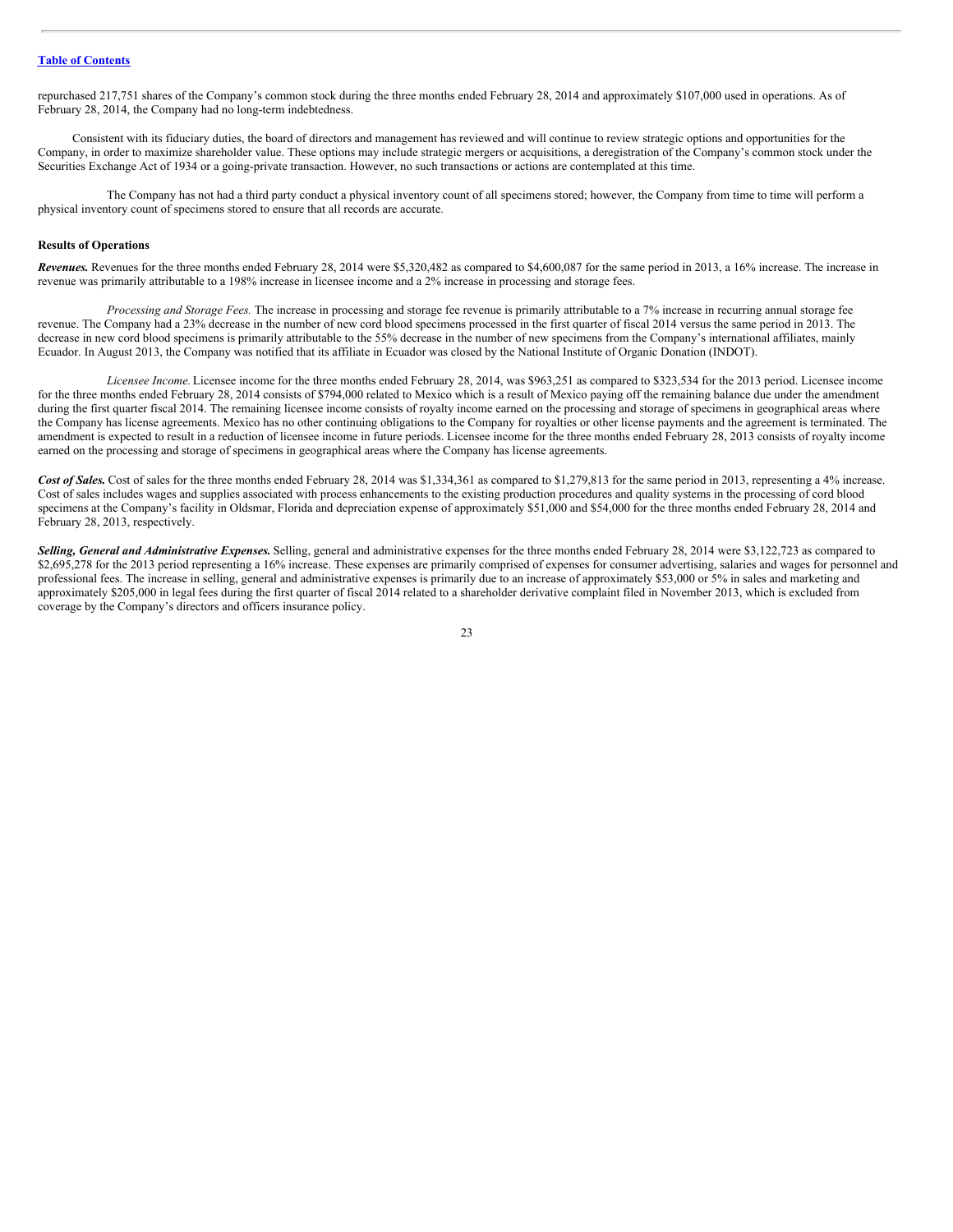*Research, Development and Related Engineering Expenses.*Research, development and related engineering expenses for the three months ended February 28, 2014 were \$14,368 as compared to \$10,921 for the three months ended February 28, 2013. The expenses for each period primarily relate to the implementation of the Company's cord tissue service.

*Depreciation and Amortization*. Depreciation and Amortization (not included in Cost of Sales) for the three months ended February 28, 2014 was \$44,505 compared to \$51,014 for the 2013 period.

*Equity in Losses of Af iliate.*Equity in losses of affiliate was \$113,575 for the three months ended February 28, 2014, compared to \$38,450 for the 2013 period. Equity in losses of affiliate for the three months ended February 28, 2014 consists of \$75,000 related to additional investments made by the Company into Saneron and \$38,575 related to compensation expense for stock option awards that were granted by Saneron to certain consultants and employees. Equity in losses of affiliate for the three months ended February 28, 2013, consists of \$38,450 which solely related to compensation expense for stock option awards that were granted by Saneron to certain consultants and employees.

*Income Taxes***.** Deferred tax assets and liabilities are measured using enacted tax rates expected to be recovered or settled. The ultimate realization of our deferred tax assets depends upon generating sufficient future taxable income prior to the expiration of the tax attributes. In assessing the need for a valuation allowance, we must project future levels of taxable income. This assessment requires significant judgment. We examine the evidence related to the recent history of tax losses, the economic conditions in which we operate and our forecasts and projections to make that determination.

The Company records foreign income taxes withheld from installment payments of non-refundable up-front license fees and royalty income earned on the processing and storage of cord blood stem cell specimens in geographic areas where the Company has license agreements. The Company recorded approximately \$47,000 and \$42,000 for the three months ended February 28, 2014 and February 28, 2013, respectively, of foreign income tax expense, which is included in income tax expense in the accompanying consolidated statements of operations.

There was no U.S. income tax expense for the three months ended February 28, 2014 and for the same period in 2013, due to the utilization of net operating losses and foreign tax credit carryforwards, which were not previously benefited in the Company's financial statements.

#### **Liquidity and Capital Resources**

Through February 28, 2014, the Company's principal source of cash has been from sales of its umbilical cord blood program to customers and royalties from licensees. The Company does not expect a change in its principal source of cash flow.

At February 28, 2014, the Company had cash and cash equivalents of \$3,243,003 as compared to \$3,925,156 at November 30, 2013. The decrease in cash and cash equivalents during the three months ended February 28, 2014 was primarily attributable to the following:

Net cash used in operating activities for the three months ended February 28, 2014 was \$106,696, which was primarily attributable to the Company's operating results.

Net cash provided by operating activities for the three months ended February 28, 2013 was \$505,675, which was primarily attributable to the Company's operating results.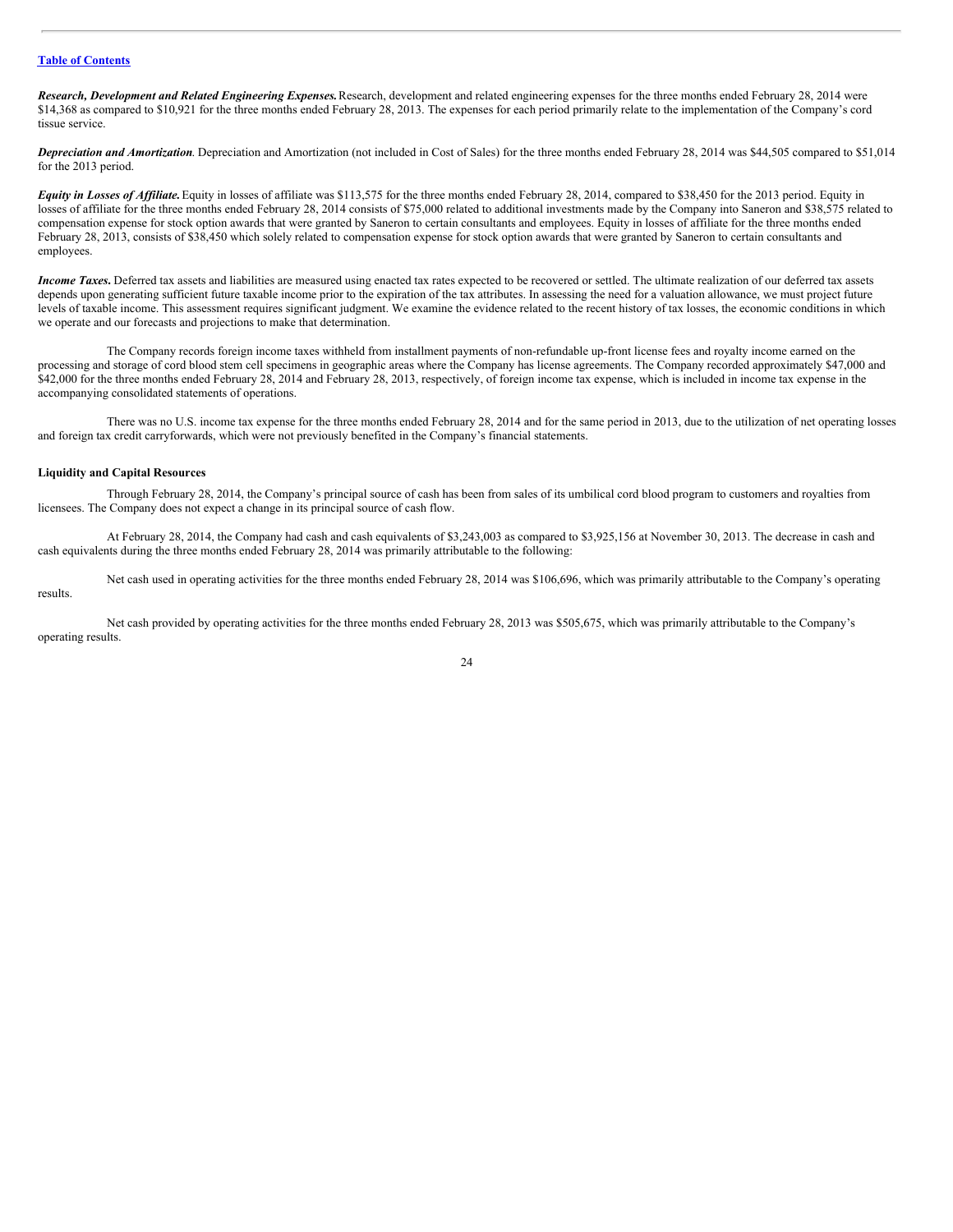Net cash used in investing activities for the three months ended February 28, 2014 was \$123,544, which was primarily attributable to the purchases of marketable securities and other investments.

Net cash used in investing activities for the three months ended February 28, 2013 was \$76,956, which was primarily attributable to the purchases of property and equipment.

Net cash used by financing activities for the three months ended February 28, 2014 was \$451,913 which was attributable to the stock repurchase plan pursuant to which the Company has repurchased 217,751 shares of the Company's common stock.

Net cash used by financing activities for the three months ended February 28, 2013 was \$247,045 which was attributable to the stock repurchase plan pursuant to which the Company has repurchased 107,128 shares of the Company's common stock.

The Company does not have a line of credit.

The Company anticipates making discretionary capital expenditures of approximately \$500,000 over the next twelve months for software enhancements and purchases of property and equipment. The Company anticipates funding future property and equipment purchases with cash-on-hand and cash flows from future operations.

The Company anticipates that its cash and cash equivalents, marketable securities and cash flows from future operations will be sufficient to fund its known cash needs for at least the next 12 months. Cash flows from operations will depend primarily upon increasing revenues from sales of its umbilical cord blood and cord tissue cellular storage services and managing discretionary expenses. If expected increases in revenues are not realized, or if expenses are higher than anticipated, the Company may be required to reduce or defer cash expenditures or otherwise manage its cash resources during the next 12 months so that they are sufficient to meet the Company's cash needs for that period. In addition, the Company may consider seeking equity or debt financing if deemed appropriate for its plan of operations, and if such financing can be obtained on acceptable terms. There is no assurance that any reductions in expenditures, if necessary, will not have an adverse effect on the Company's business operations, including sales activities and the development of new services and technology.

#### **Critical Accounting Policies**

This discussion and analysis of our financial condition and results of operations is based on our consolidated financial statements, which have been prepared in accordance with U.S. generally accepted accounting principles. The preparation of these financial statements requires us to make judgments, estimates, and assumptions that affect the reported amounts of assets, liabilities, revenues, expenses and disclosures of contingent assets and liabilities. For a full discussion of our accounting policies please refer to Note 1 to the Consolidated Financial Statements included in our 2013 Annual Report on Form 10-K filed with the SEC. Our most critical accounting policies and estimates include: recognition of revenue and the related allowance for doubtful accounts, stock-based compensation, income taxes and license and revenue sharing agreements. We continually evaluate our judgments, estimates and assumptions. We base our estimates on the terms of underlying agreements, historical experience and other factors that we believe are reasonable based on the circumstances, the results of which form our management's basis for making judgments about the carrying value of assets and liabilities that are not readily apparent from other sources. Actual results may differ from these estimates. There have been no material changes to our critical accounting policies and estimates from the information provided in Item 7, Management's Discussion and Analysis of Financial Condition and Results of Operations included in our 2013 Annual Report on Form 10-K.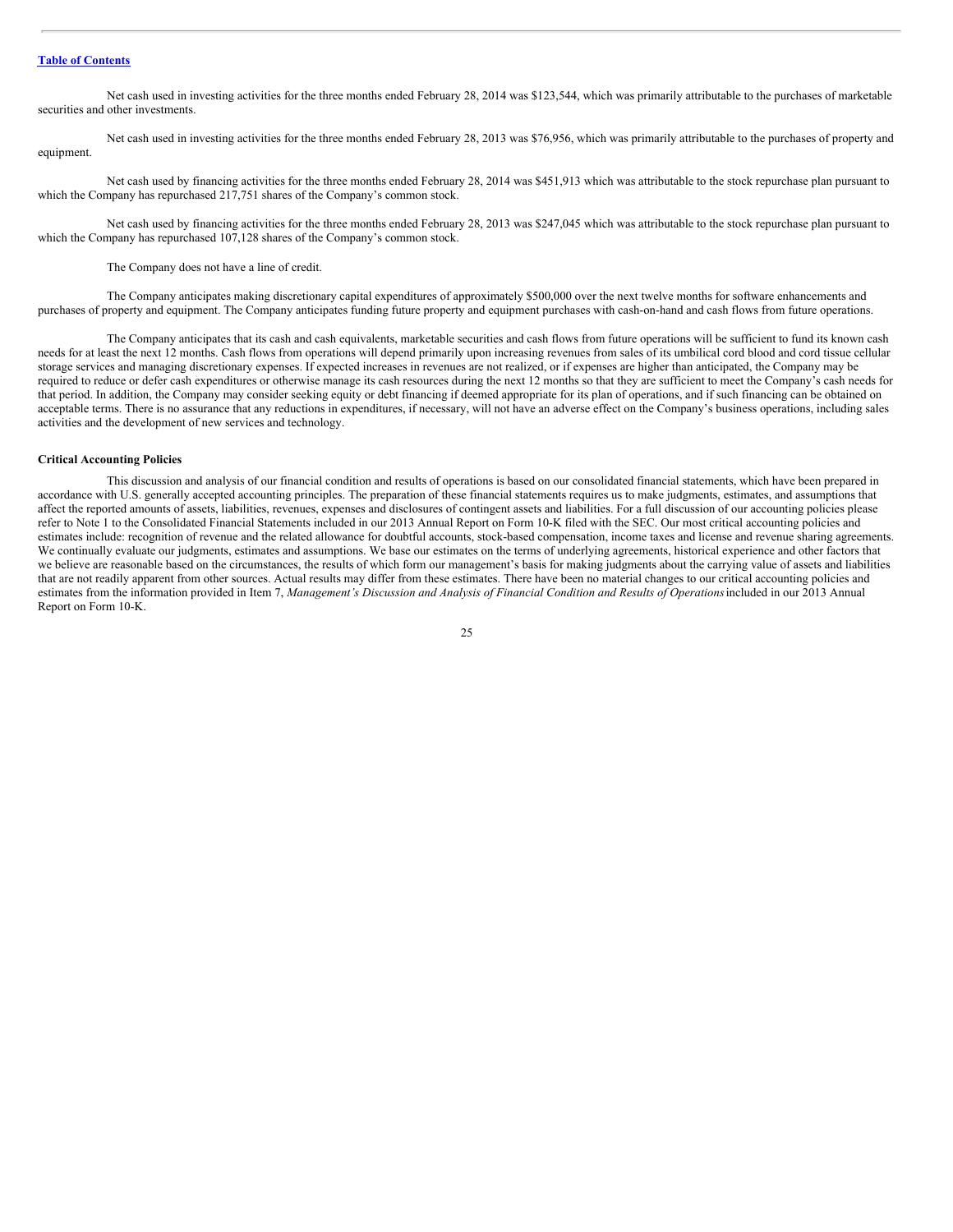#### **Recently Issued Accounting Pronouncements**

In July 2013, the FASB issued Accounting Standards Update No. 2013-11, Income Taxes (Topic 740): Presentation of an Unrecognized Tax Benefit When a Net Operating Loss Carryforward, a Similar Tax Loss, or a Tax Credit Carryforward Exists ("ASU 2013-11"). This update will require companies to present an unrecognized tax benefit, or a portion of an unrecognized tax benefit, as a reduction to a deferred tax asset for a net operating loss carryforward, a similar tax loss, or a tax credit carryforward, unless certain conditions exist. ASU 2013-11 is effective for interim and annual periods beginning after December 15, 2013, with early adoption permitted. The Company adopted ASU 2013-11 in the first quarter of 2014. The adoption of ASU 2013-11 had no impact on the Company's consolidated financial statements or on its financial condition.

In September 2013, the Internal Revenue Service issued final regulations governing the income tax treatment of the acquisition, disposition and repair of tangible property. The regulations are effective for taxable years beginning on or after January 1, 2014. The Company does not expect these new regulations to have a material impact on the financial statements.

#### **Off-Balance Sheet Arrangements**

The Company has no off-balance sheet arrangements that have or are reasonable likely to have a current or future effect on its financial condition, changes in financial condition, revenues or expenses, results of operations, liquidity, capital expenditures or capital resources that is material to investors.

#### <span id="page-25-0"></span>**Item 3. Quantitative and Qualitative Disclosures About Market Risk.**

Not applicable.

#### <span id="page-25-1"></span>**Item 4. Controls and Procedures**

#### **Evaluation of Disclosure Controls and Procedures**

Based on their most recent review, as of the end of the period covered by this report, the Company's principal executive officer and principal financial officer have concluded that the Company's disclosure controls and procedures are effective, and that information required to be disclosed by the Company in the reports that it files or submits under the Securities Exchange Act of 1934, as amended, is accumulated and communicated to the Company's management, including its principal executive officer and principal financial officer, as appropriate to allow timely decisions regarding required disclosure and are effective to ensure that such information is recorded, processed, summarized and reported within the time periods specified in the SEC's rules and forms.

#### **Changes in Internal Control Over Financial Reporting**

There were no changes in the Company's internal controls over financial reporting during the three months ended February 28, 2014 that have materially affected, or are reasonably likely to materially affect, the Company's internal control over financial reporting.

#### **Limitations on the Effectiveness of Controls**

Our management, including our co-CEOs and CFO, does not expect that our disclosure controls and internal controls will prevent all error and all fraud. A control system, no matter how well conceived and operated, can provide only reasonable, not absolute, assurance that the objectives of the control system are met. Further, the design of a control system must reflect the fact that there are resource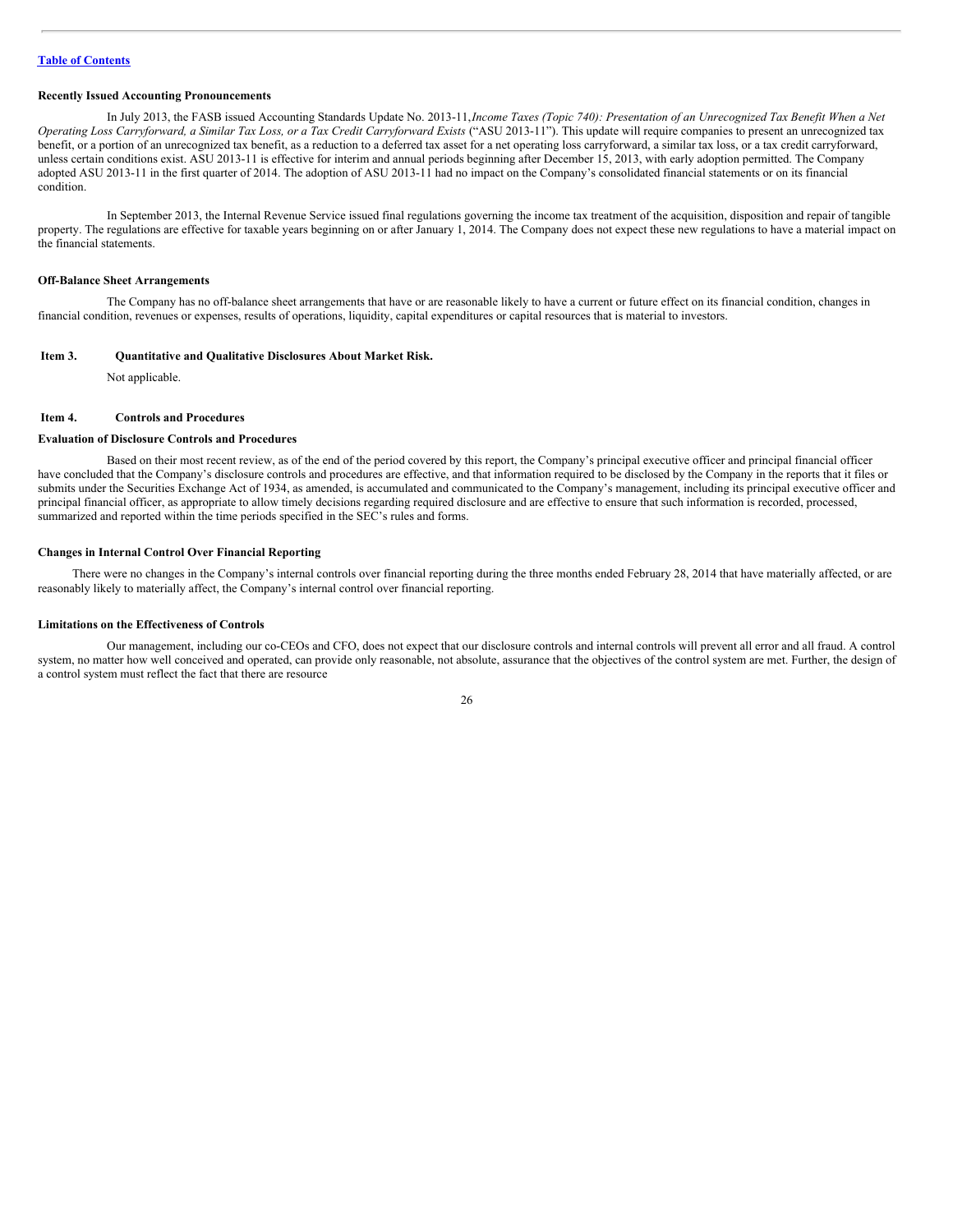constraints, and the benefits of controls must be considered relative to their costs. Because of the inherent limitations in all control systems, no evaluation of controls can provide absolute assurance that all control issues and instances of fraud, if any, within the company have been detected. These inherent limitations include the realities that judgments in decision-making can be faulty, and that breakdowns can occur because of simple error or mistake. Additionally, controls can be circumvented by the individual acts of some persons, by collusion of two or more people, or by management or board override of the control.

The design of any system of controls also is based in part upon certain assumptions about the likelihood of future events, and there can be no assurance that any design will succeed in achieving its stated goals under all potential future conditions; over time, controls may become inadequate because of changes in conditions, or the degree of compliance with the policies or procedures may deteriorate. Because of the inherent limitations in a cost-effective control system, misstatements due to error or fraud may occur and not be detected.

#### **CEO and CFO Certifications**

Appearing as exhibits 31.1, 31.2 and 31.3 to this report there are Certifications of the Co-CEO's and the CFO. The Certifications are required in accordance with Section 302 of the Sarbanes-Oxley Act of 2002 (the Section 302 Certifications). This Item of this report is the information concerning the evaluation referred to in the Section 302 Certifications and this information should be read in conjunction with the Section 302 Certifications for a more complete understanding of the topics presented.

#### <span id="page-26-0"></span>**PART II - OTHER INFORMATION**

#### <span id="page-26-1"></span>**ITEM 1. LEGAL PROCEEDINGS**

On February 25, 2011, a Complaint and Demand for Jury Trial was filed against the Company in the United States District Court, Middle District of Florida, Tampa Division, styled: Charles D. Nyberg; Mary J. Nyberg; and Red Rock Partners, an Arizona general partnership vs. Cryo-Cell International, Inc, Case No. 8:11-CV-399-T-30AEP. The Complaint was amended on May 25, 2011 and served on the Company on May 26, 2011. The Complaint alleged that the Company had underpaid amounts owed to plaintiffs' Florida and Texas Revenue Sharing Agreements with the Company. The Complaint did not specify the amount claimed, other than stating that it was more than \$75,000 which is the jurisdictional amount of the court the complaint was filed in. It was not possible for the Company to estimate the loss or the range of possible loss, due to the meaningful legal uncertainties associated with the claim and the fact that the complaint did not specify the amount of damages sought.

On November 15, 2013, the parties came to a final settlement on this action. The terms of the settlement are confidential. Upon completion of the settlement, the claims in the lawsuit will be dismissed with prejudice. In December 2013, the Company paid \$525,000 in full settlement. The Company recorded an accrual of \$525,000 which is reflected in accrued expenses on the accompanying consolidated financial statements as of November 30, 2013.

On October 25, 2011, Mercedes Walton, the Company's former chief executive officer, filed a demand for arbitration with the American Arbitration Association. Ms. Walton claimed breach of her employment agreement and defamation. Ms. Walton was seeking arbitration costs, attorneys' fees, interest, compensatory, punitive and liquidated damages, as well as injunctive and declaratory relief in the amount of \$5,000,000 of which potentially \$1,000,000 would be covered by the Company's insurance policy. On June 14, 2013, the Company received a decision from the American Arbitration Association in the case filed by Ms. Walton, granting an Interim Award of Arbitrators to Ms. Walton in the amount of \$1,080,938. This award includes \$980,938 related to lost salary, bonuses and benefits and \$100,000 related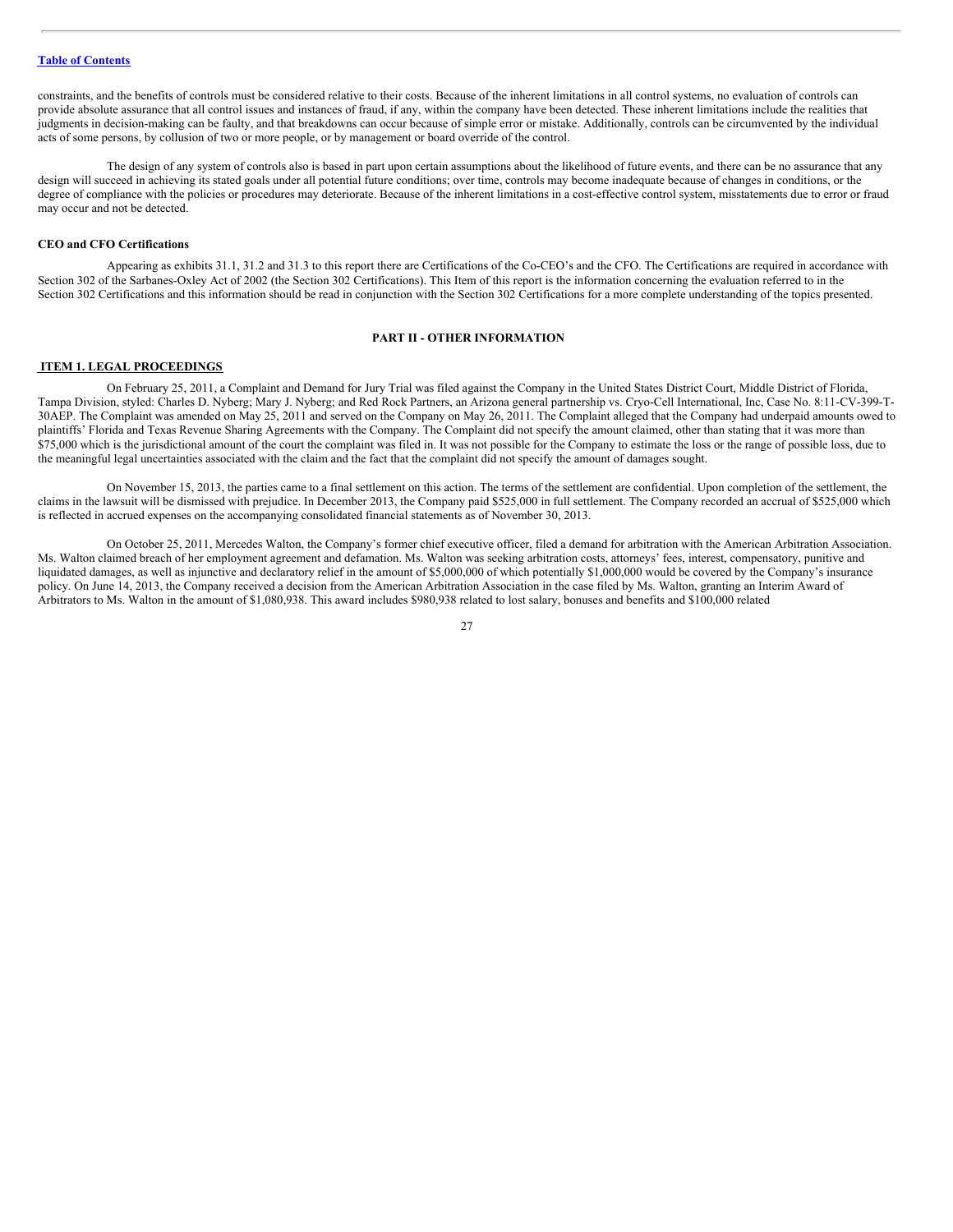to the defamation claim made by Ms. Walton of which the defamation award was paid by the Company's insurance policy. In addition the Company was required to pay all reasonable legal fees and expenses incurred by Ms. Walton and expenses associated with any outplacement services. During July 2013, Ms. Walton was paid an initial payment of \$1,066,174 related to lost salary, bonuses, benefits and expenses which was paid from the Company's restricted cash. During September and October 2013, legal fees and expenses were reimbursed to all parties. The Company has recorded an accrual of \$0 and \$50,000 associated with the claim and legal fees which is reflected as an accrued expense in the accompanying balance sheets as of February 28, 2014 and November 30, 2013, respectively.

On November 13, 2013, Plantiff Ki Yong Choi filed a Verified Shareholder Derivative Complaint in the Circuit Court for the Thirteenth Judicial Circuit in and for Hillsborough County, Florida. The Complaint names as defendants all of the members of the Company's current Board of Directors, as well as former director Anthony Atala. The complaint also names the Company as a nominal defendant only. The complaint alleges that, since the election of the Company's Board of Directors in August 2011, the Company's Co-CEOs have pursued their own enrichment and entrenchment at the expense of the Company and its shareholders. The complaint asserts claims against the Board of Directors for breach of fiduciary duty, abuse of control, corporate waste, and unjust enrichment and seeks, among other things, rescission of certain transactions between the Company and the co-CEOs and damages from the Board of Directors. On February 14, 2014, all of the defendants filed motions to dismiss the complaint. The Company filed a motion to dismiss based on the plaintiff's failure to make a pre-suit demand on the Board of Directors or to establish that demand should be excused, as required by Delaware law.

On October 11, 2013, a Complaint was filed by the Company in the Circuit Court of Hillsborough County, Florida, styled: Cryo-Cell International, Inc. v. Dilworth Paxson LLP et al, Case No. 13-CA-D09980. The Complaint alleged that Dilworth Paxson LLP and a partner for the firm were negligent and breached the duty of reasonable care owed to the Company. The Complaint alleges the defendant's negligence led to the cancellation of the license agreement with Cryo-Cell de Mexico. The Company lost profits and income that would have been earned under the original agreement and was forced to renegotiate the terms of the agreement with terms far less lucrative to the Company. The defendants removed the case to the United States District Court for the Middle District of Florida as permitted because the parties are citizens of different states and the amount in controversy exceeds the jurisdictional minimum of \$75,000. The case now bears a case number of 8:13-Civ-2639-T-33AEP.

In addition, from time to time the Company is subject to proceedings, lawsuits, contract disputes and other claims in the normal course of its business. The Company believes that the ultimate resolution of current matters should not have a material adverse effect on the Company's business, consolidated financial position or results of operations. It is possible, however, that there could be an unfavorable ultimate outcome for or resolution which could be material to the Company's results of operations for a particular quarterly reporting period. Litigation is inherently uncertain and there can be no assurance that the Company will prevail. The Company does not include an estimate of legal fees and other related defense costs in its estimate of loss contingencies.

#### <span id="page-27-0"></span>**ITEM 1A. RISK FACTORS**

Not applicable.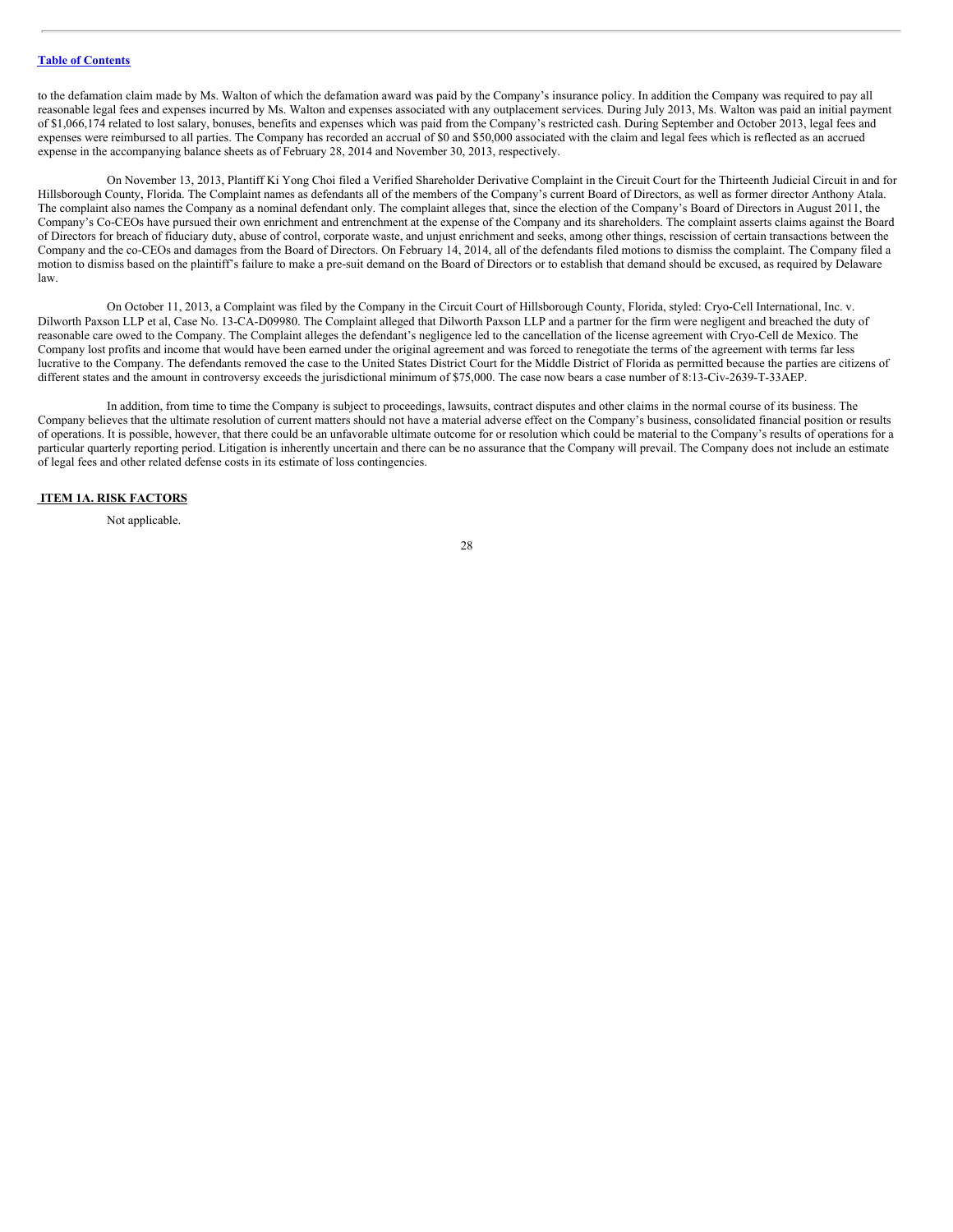# <span id="page-28-0"></span>**ITEM 2. UNREGISTERED SALES OF EQUITY SECURITIES AND USE OF PROCEEDS**

# **ISSUER PURCHASE OF EQUITY SECURITIES**

|                          |                         |                |                         | Maximum            |
|--------------------------|-------------------------|----------------|-------------------------|--------------------|
|                          |                         |                |                         | Number (or         |
|                          |                         |                |                         | Approximate        |
|                          |                         |                | Total Number of         | Dollar Value) of   |
|                          |                         |                | <b>Shares Purchased</b> | Shares that May    |
|                          |                         |                | as Part of Publicly     | Yet Be Purchased   |
|                          | Total Number of         | Average Price  | <b>Announced Plans</b>  | Under the Plans or |
| Period                   | <b>Shares Purchased</b> | Paid per Share | or Programs             | Programs           |
| December $1 - 31$ , 2013 | 45,658                  | 1.85           | 45,658                  | 1,827,527          |
| January $1 - 31$ , 2014  |                         |                |                         | 1,827,527          |
| February $1 - 28$ , 2014 | 172,093                 | 2.14           | 172,093                 | 1,655,434          |

## <span id="page-28-1"></span>**ITEM 3. DEFAULTS UPON SENIOR SECURITIES**

None.

# <span id="page-28-2"></span>**ITEM 4. MINE SAFETY DISCLOSURES**

Not Applicable.

## <span id="page-28-3"></span>**ITEM 5. OTHER INFORMATION**

None.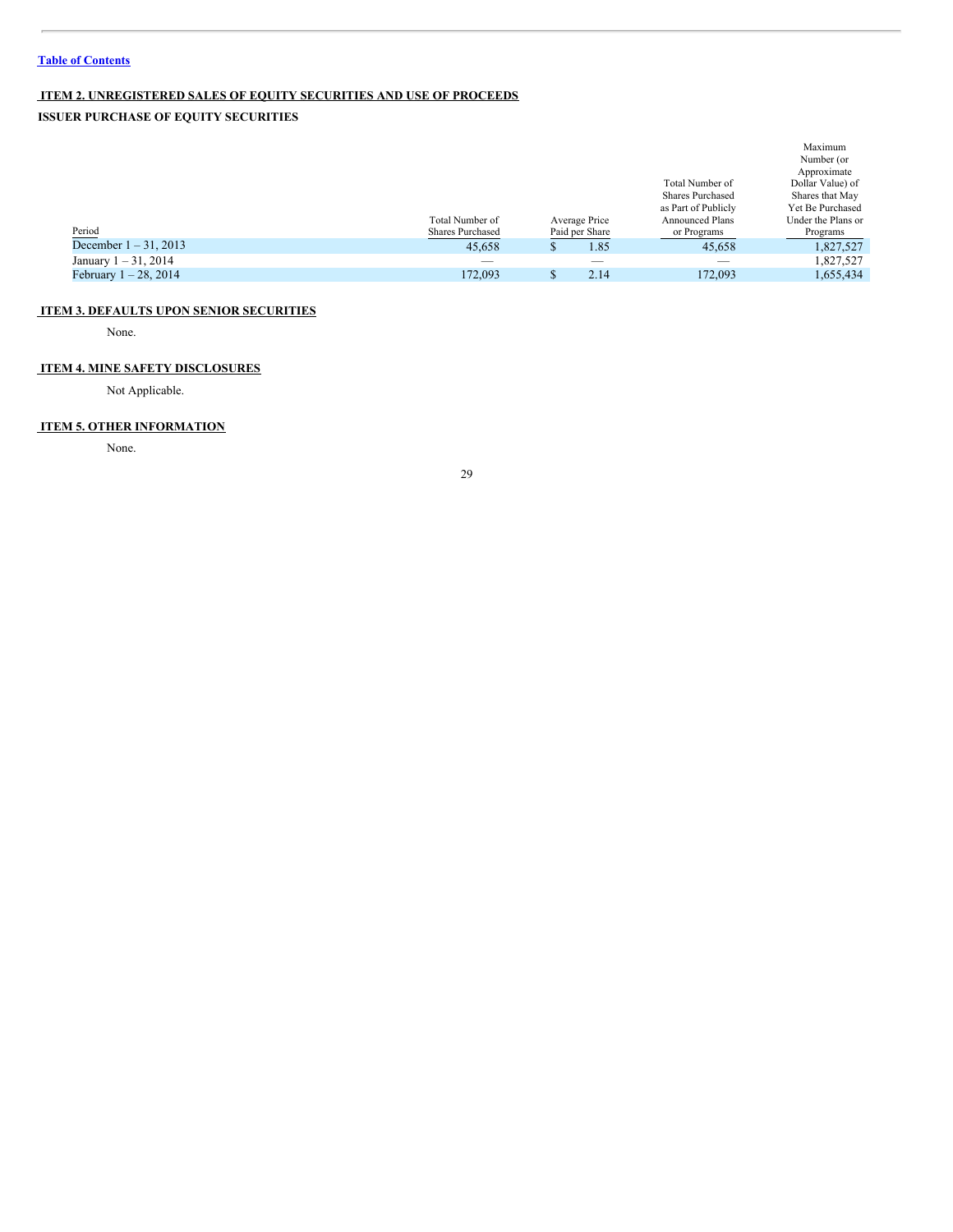<span id="page-29-0"></span>

| ITEM 6. | <b>EXHIBITS</b> |          |                                                                                                                         |
|---------|-----------------|----------|-------------------------------------------------------------------------------------------------------------------------|
|         | (a)             | Exhibits |                                                                                                                         |
|         |                 | 31.1     | Certification of Co-CEO Pursuant to Section 302 of the Sarbanes-Oxley Act of 2002 (filed herewith).                     |
|         |                 | 31.2     | Certification of Co-CEO Pursuant to Section 302 of the Sarbanes-Oxley Act of 2002 (filed herewith).                     |
|         |                 | 31.3     | Certification of CFO Pursuant to Section 302 of the Sarbanes-Oxley Act of 2002 (filed herewith).                        |
|         |                 | 32.1     | Certification Pursuant to 18 U.S.C. Section 1350, as Adopted Pursuant to Section 906 of the Sarbanes-Oxley Act of 2002. |
|         |                 | 101.INS  | <b>XBRL</b> Instance Document                                                                                           |
|         |                 | 101.SCH  | <b>XBRL Taxonomy Extension Schema Document</b>                                                                          |
|         |                 | 101.CAL  | <b>XBRL Taxonomy Extension Calculation Linkbase Document</b>                                                            |
|         |                 | 101.DEF  | XBRL Taxonomy Extension Definition Linkbase Document                                                                    |
|         |                 | 101.LAB  | XBRL Taxonomy Extension Label Linkbase Document                                                                         |
|         |                 | 101.PRE  | <b>XBRL Taxonomy Extension Presentation Linkbase Document</b>                                                           |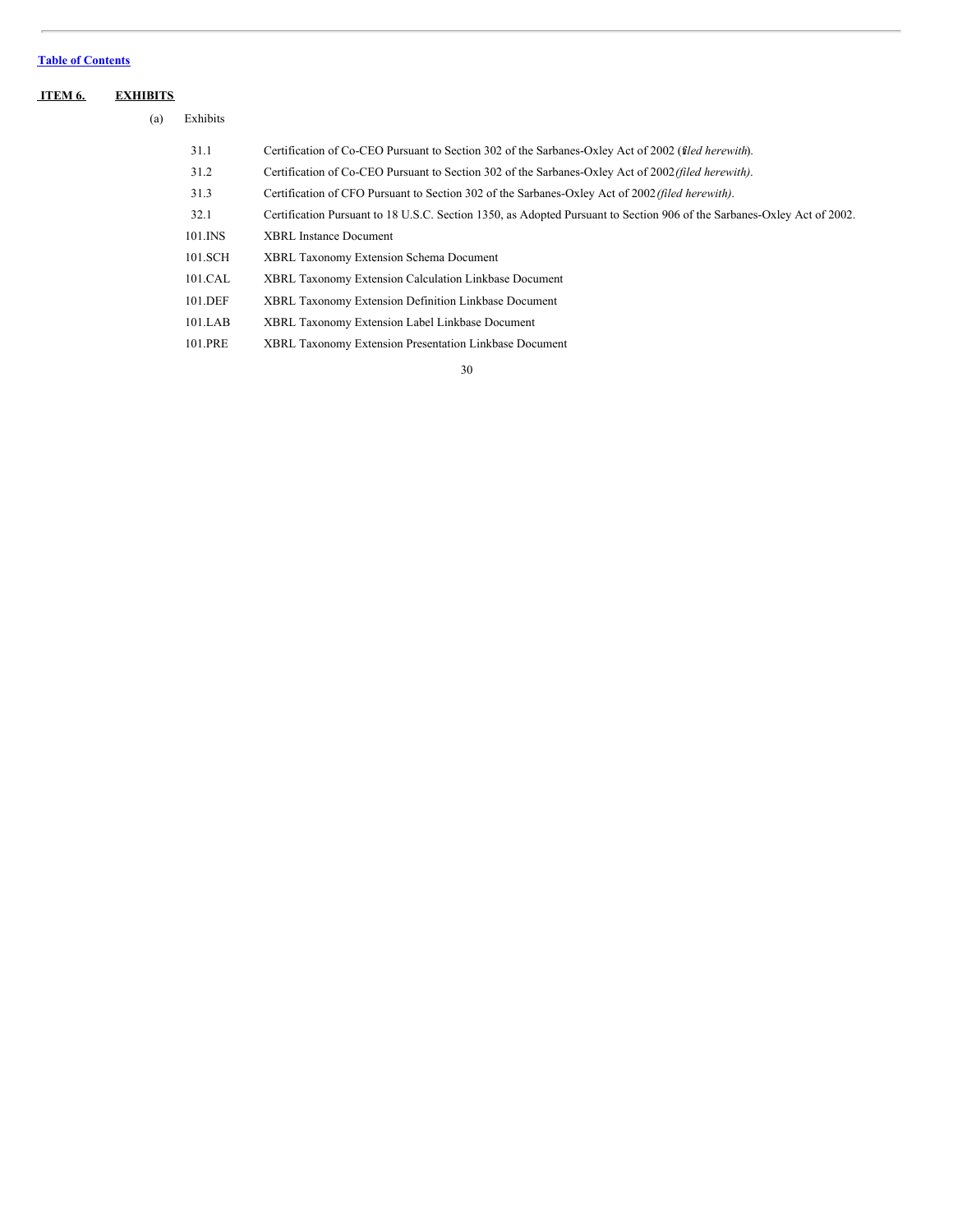#### <span id="page-30-0"></span>**SIGNATURES**

In accordance with Section 13 or 15(d) of the Securities Exchange Act of 1934, the registrant has duly caused this report to be signed on its behalf by the undersigned thereunto duly authorized.

Cryo-Cell International, Inc.

# /s/ DAVID PORTNOY

David Portnoy Co-Chief Executive Officer

Cryo-Cell International, Inc.

/s/ MARK PORTNOY

Mark Portnoy Co-Chief Executive Officer

Cryo-Cell International, Inc.

/s/ JILL M. TAYMANS

Jill M. Taymans Vice President, Finance, Chief Financial Officer

Date: April 14, 2014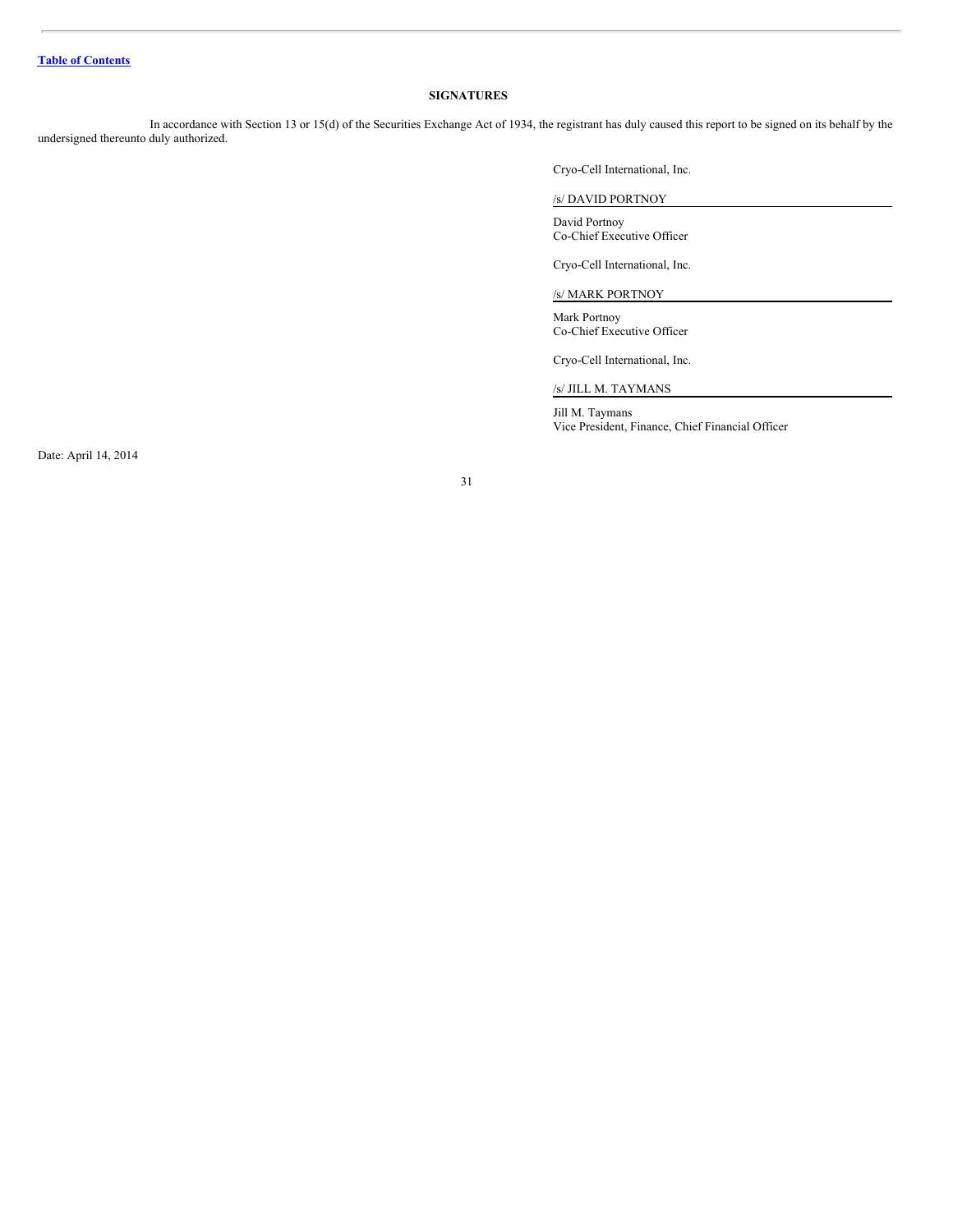#### CERTIFICATION OF CO-CHIEF EXECUTIVE OFFICER

I, David Portnoy, certify that:

- 1. I have reviewed this quarterly report on Form 10-Q of Cryo-Cell International, Inc. (the "Registrant");
- 2. Based on my knowledge, this report does not contain any untrue statement of a material fact or omit to state a material fact necessary to make the statements made, in light of the circumstances under which such statements were made, not misleading with respect to the period covered by this report;
- 3. Based on my knowledge, the financial statements, and other financial information included in this report, fairly present in all material respects the financial condition, results of operations and cash flows of the registrant as of, and for, the periods presented in this report;
- 4. The Registrant's other certifying officer(s) and I are responsible for establishing and maintaining disclosure controls and procedures (as defined in Exchange Act Rules 13a-15(e) and 15d-15(e)) and internal control over financial reporting (as defined in Exchange Act Rules 13a-15(f) for the Registrant and have:
- (a) Designed such disclosure controls and procedures, or caused such disclosure controls and procedures to be designed under our supervision, to ensure that material information relating to the Registrant, including its consolidated subsidiaries, is made known to us by others within those entities, particularly during the period in which this quarterly report is being prepared;
- (b) Designed such internal control over financial reporting, or caused such internal control over financial reporting to be designed under our supervision, to provide reasonable assurance regarding the reliability of financial reporting and the preparation of financial statements for external purposes in accordance with generally accepted accounting principles;
- (c) Evaluated the effectiveness of the Registrant's disclosure controls and procedures and presented in this report our conclusions about the effectiveness of the disclosure controls and procedures, as of the end of the period covered by this report based on such evaluation; and
- (d) disclosed in this report any change in the Registrant's internal control over financial reporting that occurred during the Registrant's most recent fiscal quarter that has materially affected, or is reasonably likely to materially affect, the Registrant's internal control over financial reporting;
- 5. The Registrant's other certifying officer(s) and I have disclosed, based on our most recent evaluation of internal control over financial reporting, to the Registrant's auditors and the audit committee of the Registrant's board of directors (or persons performing the equivalent functions):
- (a) All significant deficiencies and material weaknesses in the design or operation of internal control over financial reporting which are reasonably likely to adversely affect the Registrant's ability to record, process, summarize and report financial information; and
- (b) Any fraud, whether or not material, that involves management or other employees who have a significant role in the Registrant's internal control over financial reporting.

Dated: April 14, 2014 */s/ David Portnoy /s/ David Portnoy* 

David Portnoy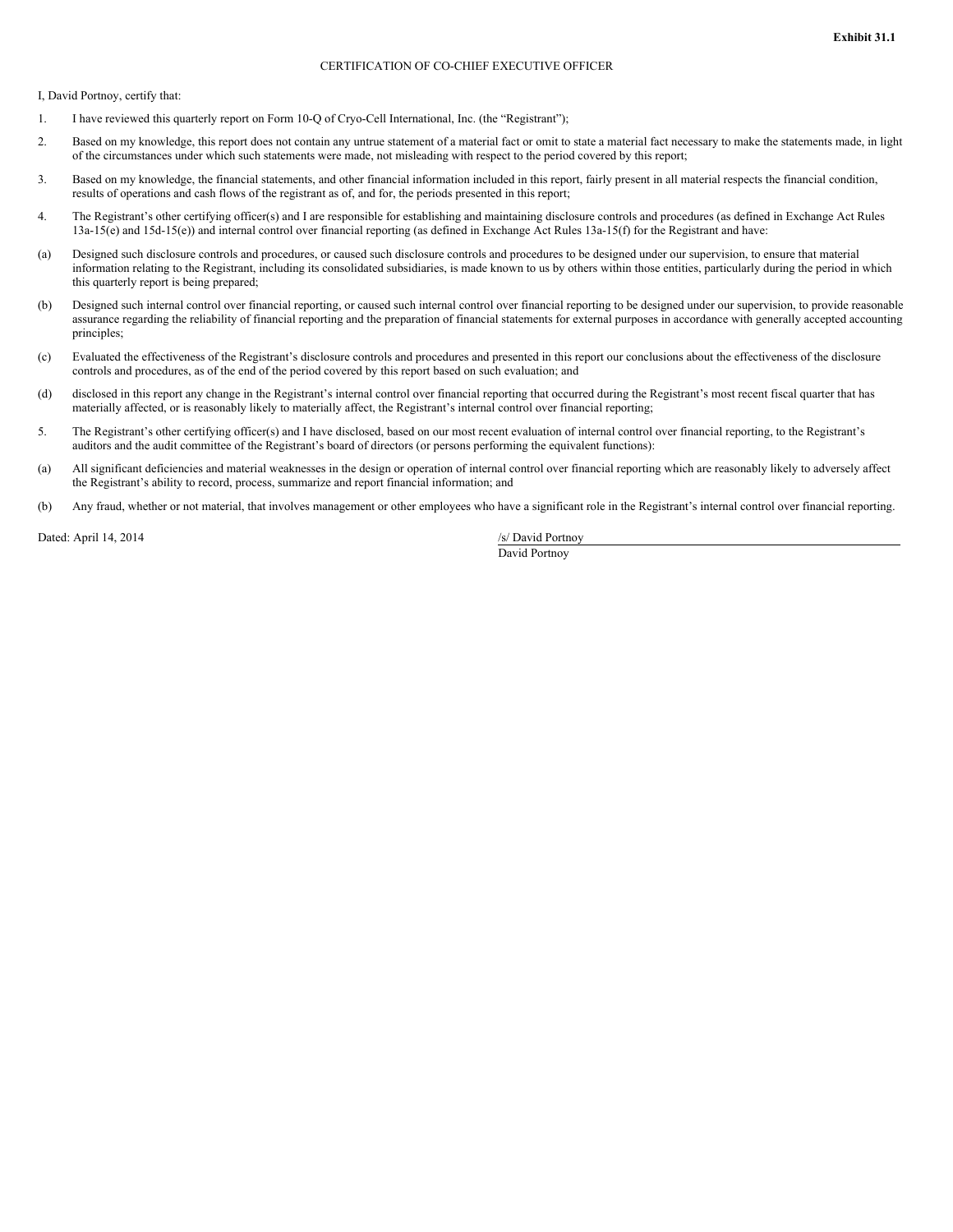#### CERTIFICATION OF CO-CHIEF EXECUTIVE OFFICER

I, Mark Portnoy, certify that:

- 1. I have reviewed this quarterly report on Form 10-Q of Cryo-Cell International, Inc. (the "Registrant");
- 2. Based on my knowledge, this report does not contain any untrue statement of a material fact or omit to state a material fact necessary to make the statements made, in light of the circumstances under which such statements were made, not misleading with respect to the period covered by this report;
- 3. Based on my knowledge, the financial statements, and other financial information included in this report, fairly present in all material respects the financial condition, results of operations and cash flows of the registrant as of, and for, the periods presented in this report;
- 4. The Registrant's other certifying officer(s) and I are responsible for establishing and maintaining disclosure controls and procedures (as defined in Exchange Act Rules 13a-15(e) and 15d-15(e)) and internal control over financial reporting (as defined in Exchange Act Rules 13a-15(f) for the Registrant and have:
- (a) Designed such disclosure controls and procedures, or caused such disclosure controls and procedures to be designed under our supervision, to ensure that material information relating to the Registrant, including its consolidated subsidiaries, is made known to us by others within those entities, particularly during the period in which this quarterly report is being prepared;
- (b) Designed such internal control over financial reporting, or caused such internal control over financial reporting to be designed under our supervision, to provide reasonable assurance regarding the reliability of financial reporting and the preparation of financial statements for external purposes in accordance with generally accepted accounting principles;
- (c) Evaluated the effectiveness of the Registrant's disclosure controls and procedures and presented in this report our conclusions about the effectiveness of the disclosure controls and procedures, as of the end of the period covered by this report based on such evaluation; and
- (d) disclosed in this report any change in the Registrant's internal control over financial reporting that occurred during the Registrant's most recent fiscal quarter that has materially affected, or is reasonably likely to materially affect, the Registrant's internal control over financial reporting;
- 5. The Registrant's other certifying officer(s) and I have disclosed, based on our most recent evaluation of internal control over financial reporting, to the Registrant's auditors and the audit committee of the Registrant's board of directors (or persons performing the equivalent functions):
- (a) All significant deficiencies and material weaknesses in the design or operation of internal control over financial reporting which are reasonably likely to adversely affect the Registrant's ability to record, process, summarize and report financial information; and
- (b) Any fraud, whether or not material, that involves management or other employees who have a significant role in the Registrant's internal control over financial reporting.

Dated: April 14, 2014 /s/ Mark Portnoy

Mark Portnoy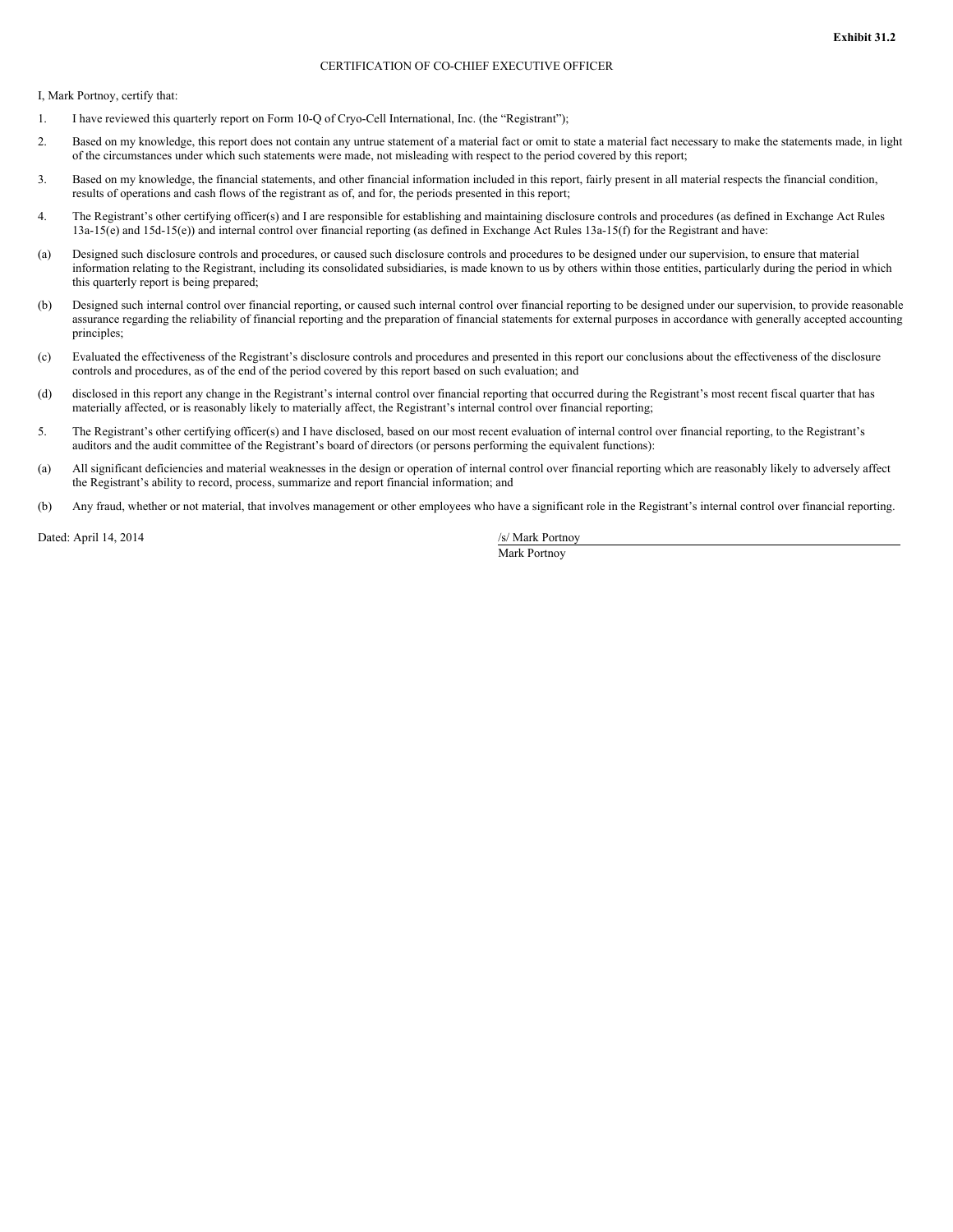#### CERTIFICATION OF CHIEF FINANCIAL OFFICER

I, Jill M. Taymans, certify that:

- 1. I have reviewed this quarterly report on Form 10-Q of Cryo-Cell International, Inc. (the "Registrant");
- 2. Based on my knowledge, this report does not contain any untrue statement of a material fact or omit to state a material fact necessary to make the statements made, in light of the circumstances under which such statements were made, not misleading with respect to the period covered by this report;
- 3. Based on my knowledge, the financial statements, and other financial information included in this report, fairly present in all material respects the financial condition, results of operations and cash flows of the registrant as of, and for, the periods presented in this report;
- 4. The Registrant's other certifying officer(s) and I are responsible for establishing and maintaining disclosure controls and procedures (as defined in Exchange Act Rules 13a-15(e) and 15d-15(e)) and internal control over financial reporting (as defined in Exchange Act Rules 13a-15(f) for the Registrant and have:
- (a) Designed such disclosure controls and procedures, or caused such disclosure controls and procedures to be designed under our supervision, to ensure that material information relating to the Registrant, including its consolidated subsidiaries, is made known to us by others within those entities, particularly during the period in which this quarterly report is being prepared;
- (b) Designed such internal control over financial reporting, or caused such internal control over financial reporting to be designed under our supervision, to provide reasonable assurance regarding the reliability of financial reporting and the preparation of financial statements for external purposes in accordance with generally accepted accounting principles;
- (c) Evaluated the effectiveness of the Registrant's disclosure controls and procedures and presented in this report our conclusions about the effectiveness of the disclosure controls and procedures, as of the end of the period covered by this report based on such evaluation; and
- (d) disclosed in this report any change in the Registrant's internal control over financial reporting that occurred during the Registrant's most recent fiscal quarter that has materially affected, or is reasonably likely to materially affect, the Registrant's internal control over financial reporting;
- 5. The Registrant's other certifying officer(s) and I have disclosed, based on our most recent evaluation of internal control over financial reporting, to the Registrant's auditors and the audit committee of the Registrant's board of directors (or persons performing the equivalent functions):
- (a) All significant deficiencies and material weaknesses in the design or operation of internal control over financial reporting which are reasonably likely to adversely affect the Registrant's ability to record, process, summarize and report financial information; and
- (b) Any fraud, whether or not material, that involves management or other employees who have a significant role in the Registrant's internal control over financial reporting.

Dated: April 14, 2014 /s/ Jill M. Taymans

Jill M. Taymans